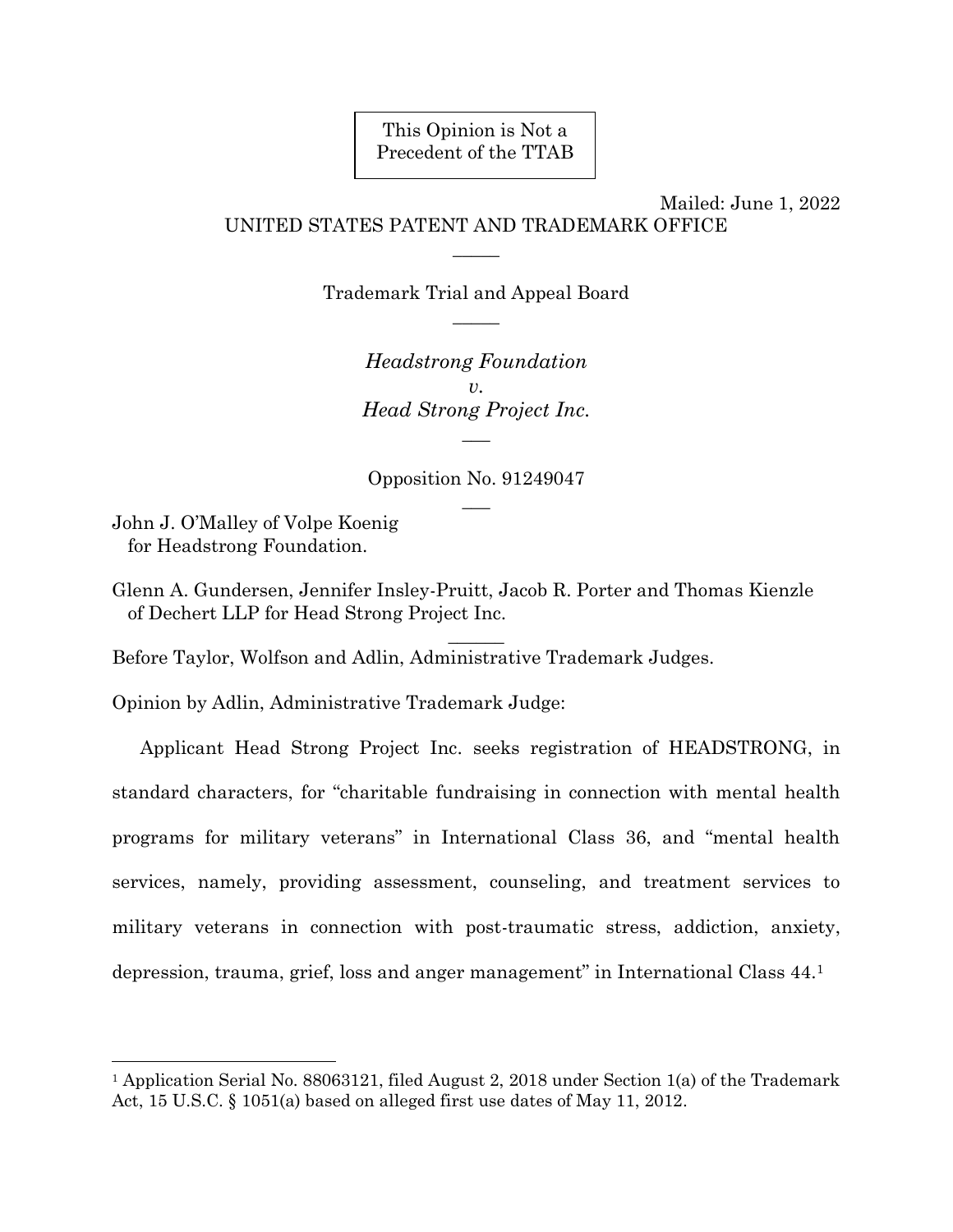Opposition No. 91249047

In its notice of opposition, Opposer Headstrong Foundation alleges prior use of, and ownership of an application to register, the mark HEADSTRONG FOUNDATION ("FOUNDATION" disclaimed) for "charitable fundraising services for patients and families affected by cancer," <sup>2</sup> and that the parties' services are related. As grounds for opposition, Opposer alleges that use of Applicant's mark would be likely to cause confusion with Opposer's mark.<sup>3</sup> In its answer, Applicant denies the salient allegations in the notice of opposition.

# **I. The Record and Evidentiary Objections**

The record consists of the pleadings and, by operation of Trademark Rule 2.122(b),

37 C.F.R. § 2.122(b), the file of Applicant's involved application. In addition, Opposer

introduced:

 $\overline{a}$ 

<sup>2</sup> Application Serial No. 88110610, filed September 10, 2018 under Section 1(a) of the Act, based on first use dates of September 1, 2006.

<sup>3</sup> While the notice of opposition also alleges, without further explanation, that "Applicant's mark falsely suggests a connection between Opposer and Applicant that does not exist," 1 TTABVUE 4, the Electronic System for Trademark Trials and Appeals ("ESTTA") coversheet for the pleading identifies likelihood of confusion as Opposer's only claim. More importantly, the notice of opposition does not sufficiently state a claim for false suggestion. *Schiedmayer Celesta GmbH v. Piano Factory Group, Inc.*, 2019 USPQ2d 341894 \*6 (TTAB 2019), *aff'd*, 11 F.4th 1363 (Fed. Cir. 2021) (setting forth elements of a false suggestion claim). In any event, Opposer did not pursue a false suggestion claim at trial, or argue false suggestion in its Trial Brief, so even if the claim was pleaded, it has been waived. *Alcatraz Media, Inc. v. Chesapeake Marine Tour Inc.*, 107 USPQ2d 1750, 1753 (TTAB 2013), *aff'd* 565 F. App'x 900 (Fed. Cir. 2014).

Citations to the record refer to TTABVUE, the Board's online docketing system. Specifically, the number preceding "TTABVUE" corresponds to the docket entry number(s), and any number(s) following "TTABVUE" refer to the page number(s) of the docket entry where the cited materials appear.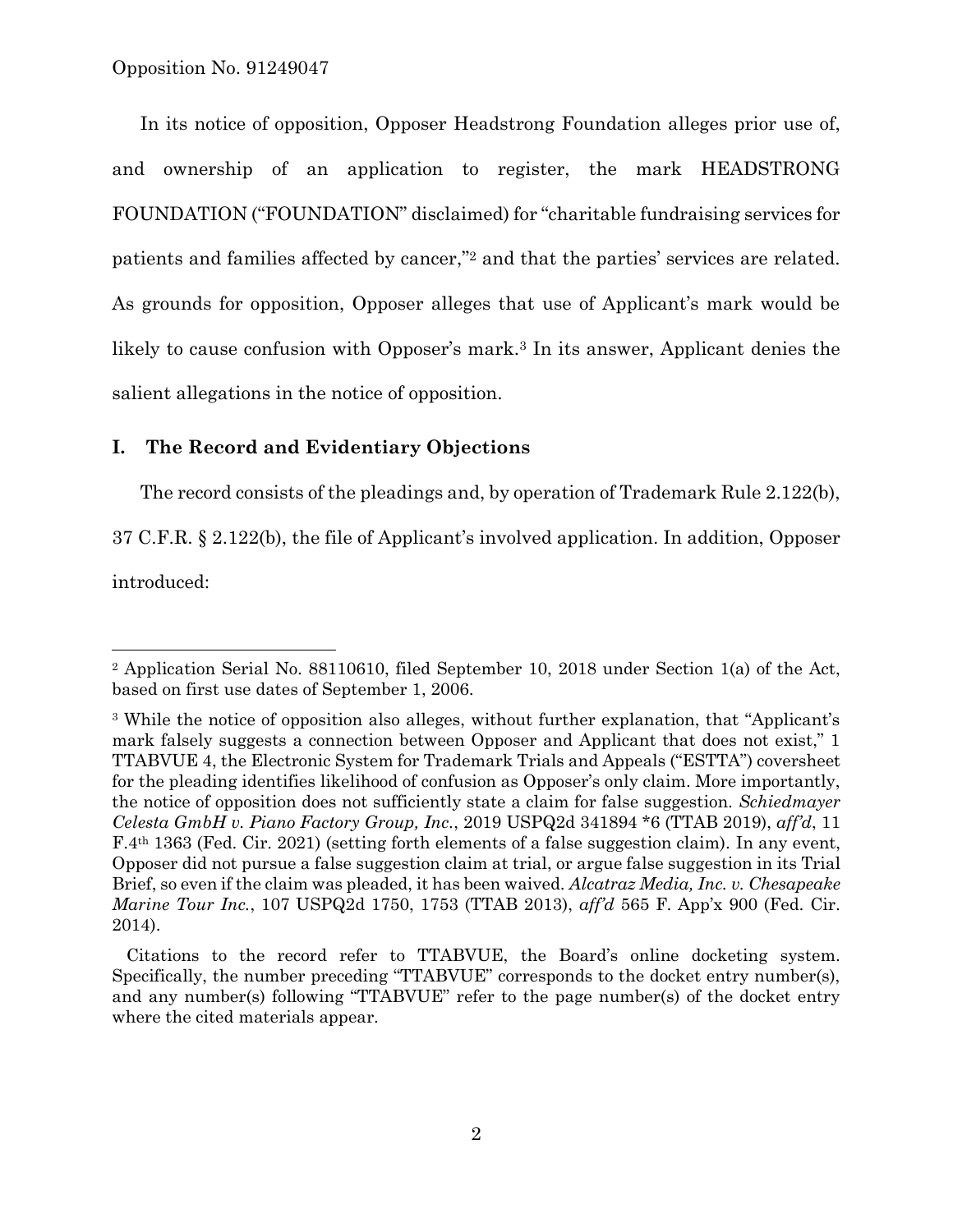Notice of Reliance ("Opp. NOR") on printed publications and Internet printouts. 23 TTABVUE.<sup>4</sup>

Testimony deposition of Cheryl Colleluori, its President, and the exhibits thereto ("Colleluori Tr."). 28-31 TTABVUE.

Rebuttal testimony declaration of Ms. Colleluori, and the exhibits thereto ("Colleluori Dec."). 35 TTABVUE.<sup>5</sup>

Applicant introduced:

l

Testimony declaration of Colonel Jim McDonough, Jr., its Executive Director, and the exhibits thereto ("McDonough Dec."). 32 TTABVUE.

NOR on Internet printouts ("App. NOR"). 33 TTABVUE.

The parties have made a number of evidentiary objections. Opposer's hearsay objections to the admissibility of Internet printouts Applicant submitted via notice of reliance alone, 37 TTABVUE 28, without accompanying testimony, are overruled. While Opposer is of course correct that because these materials are not accompanied by testimony, they may not be considered for the truth of the matters asserted therein, they are admissible for what they show on their face. *Safer Inc. v. OMS Inv. Inc.*, 94 USPQ2d 1031, 1037 n.14 and 1040 (TTAB 2010). Sometimes what Internet printouts and printed publications show on their face is relevant to trademark cases, including likelihood of confusion cases. *Harry Winston, Inc. & Harry Winston S.A. v.* 

<sup>4</sup> Opposer also submitted its own interrogatory responses, but they "may be submitted and made part of the record only by the receiving or inquiring party …." Trademark Rule  $2.120(k)(5)$ . Therefore, we have not considered the responses, though we have considered the interrogatories themselves for the limited purpose set forth in fn. 9.

<sup>5</sup> Opposer essentially re-filed the rebuttal declaration at 36 TTABVUE. Opposer withdrew the Rebuttal NOR it filed at 34 TTABVUE, and therefore we have not considered it. *See* 39 TTABVUE 19.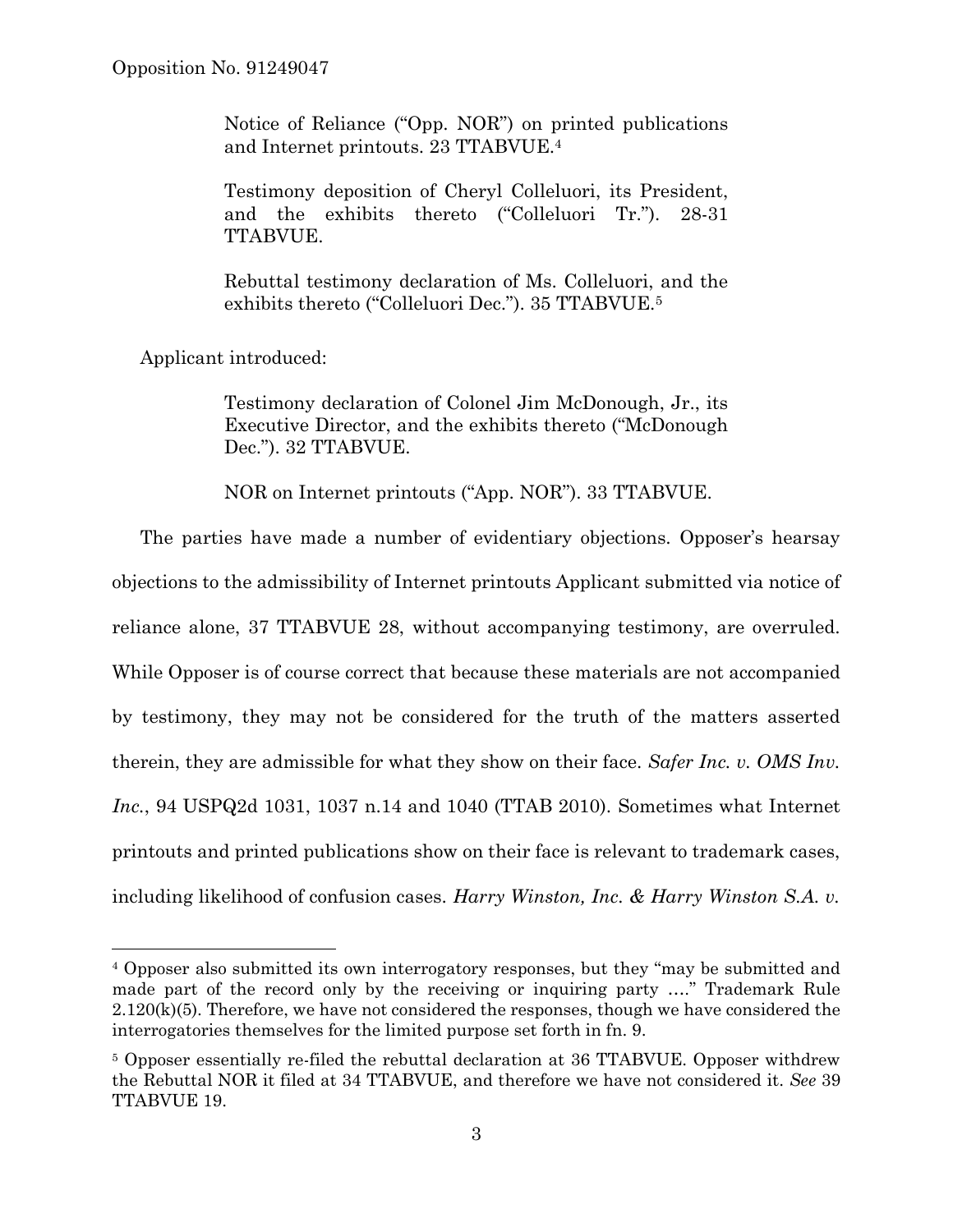*Bruce Winston Corp.*, 111 USPQ2d 1419, 1428 (TTAB 2014) ("such materials are frequently competent to show, on their face, matters of relevance to trademark claims (such as public perceptions), regardless of whether the statements are true or false. Accordingly, they will not be excluded outright, but considered for what they show on their face."). *See also In re Ayoub Inc.*, 118 USPQ2d 1392, 1399 n.62 (TTAB 2016); *Couch/Braunsdorf Affinity, Inc. v. 12 Interactive, LLC*, 110 USQ2d 1458, 1467 n.30 (TTAB 2014).

Opposer's objections to Col. McDonough's testimony regarding events transpiring and documents created prior to his joining Applicant, 37 TTABVUE 28, are overruled. Col. McDonough testifies that he is "familiar with the history and operations of [Applicant]," and that his testimony is based on his "own knowledge and understanding or from my review of the records and documents of [Applicant], which are prepared and kept in the regular course of business." 32 TTABVUE 2-3 ("McDonough Dec. ¶¶ 3-4). *Ava Ruha Corp. v. Mother's Nutritional Center, Inc.*, 113 USPQ2d 1575, 1578-79 (TTAB 2015). Opposer's objection to Col. McDonough's testimony as "hearsay" because it is "based on documents created prior to him becoming Executive Director in 2020," 37 TTABVUE 28, is overruled because the testimony does not include statements by non-testifying declarants. Fed. R. Evid. 801(c); *see also* Fed. R. Evid. 803(6).

Opposer's objections to Col McDonough's testimony, on the ground that it is based "on Exhibits that were not produced during the discovery in this case and do not contain any 'bates' or other numbering format," 37 TTABVUE 28, 30, 31, are also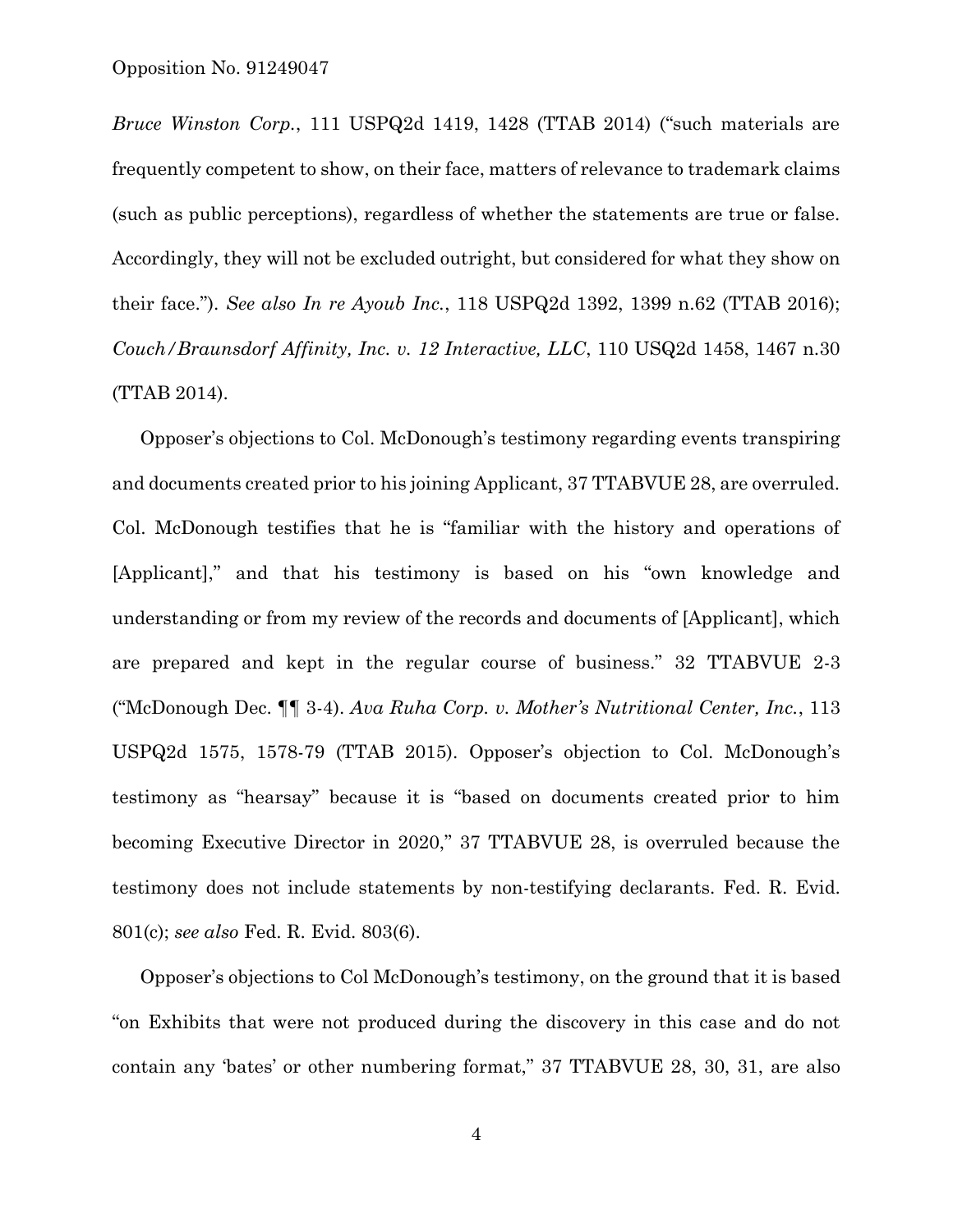### Opposition No. 91249047

l

overruled. Except under circumstances not relevant here,<sup>6</sup> parties are not limited to relying on materials produced during discovery, or on Bates-stamped documents. Opposer's objections to printouts from Applicant's website and other exhibits on the ground that they do not "include the date the website was accessed or printed [and] the URL," 37 TTABVUE 29, are overruled because these requirements apply when these types of materials are submitted by notice of reliance alone. *See* Trademark Rule 2.122(e) (cited by Opposer). Here, Applicant submitted these website materials not through that Rule which grew out of *Safer*, 94 USPQ2d at 1031, but instead through the Colonel's direct testimony, which authenticated the documents; they are not hearsay. Furthermore, to the extent exhibits to Col. McDonough's declaration contain what would otherwise be considered "hearsay," the business records exception applies. 32 TTABVUE 3 (McDonough Dec. ¶ 4) ("all exhibits attached hereto are records kept in the ordinary course of [Applicant's] business or compiled from records kept in the ordinary course of [Applicant's] business"); Fed. R. Evid. 803(6).

Opposer's objections to Exhibits 9-13 and 20-21 to Applicant's cross-examination of Ms. Colleluori are overruled, to the extent Opposer objects to Ms. Colleluori's testimony about the documents. However, the documents, notwithstanding that Opposer produced Exhibit 9, are only admissible for what they show on their face, not

 $6$  To the extent Opposer is attempting to rely on the estoppel sanction, it has not filed a motion to compel, Applicant has not been ordered to produce any documents requested in discovery and in any event Opposer did not file, for Board review, any discovery requests to which the documents are allegedly responsive, much less establish that the documents are responsive to Opposer's discovery requests but were not produced. *See* TBMP § 527.01(e).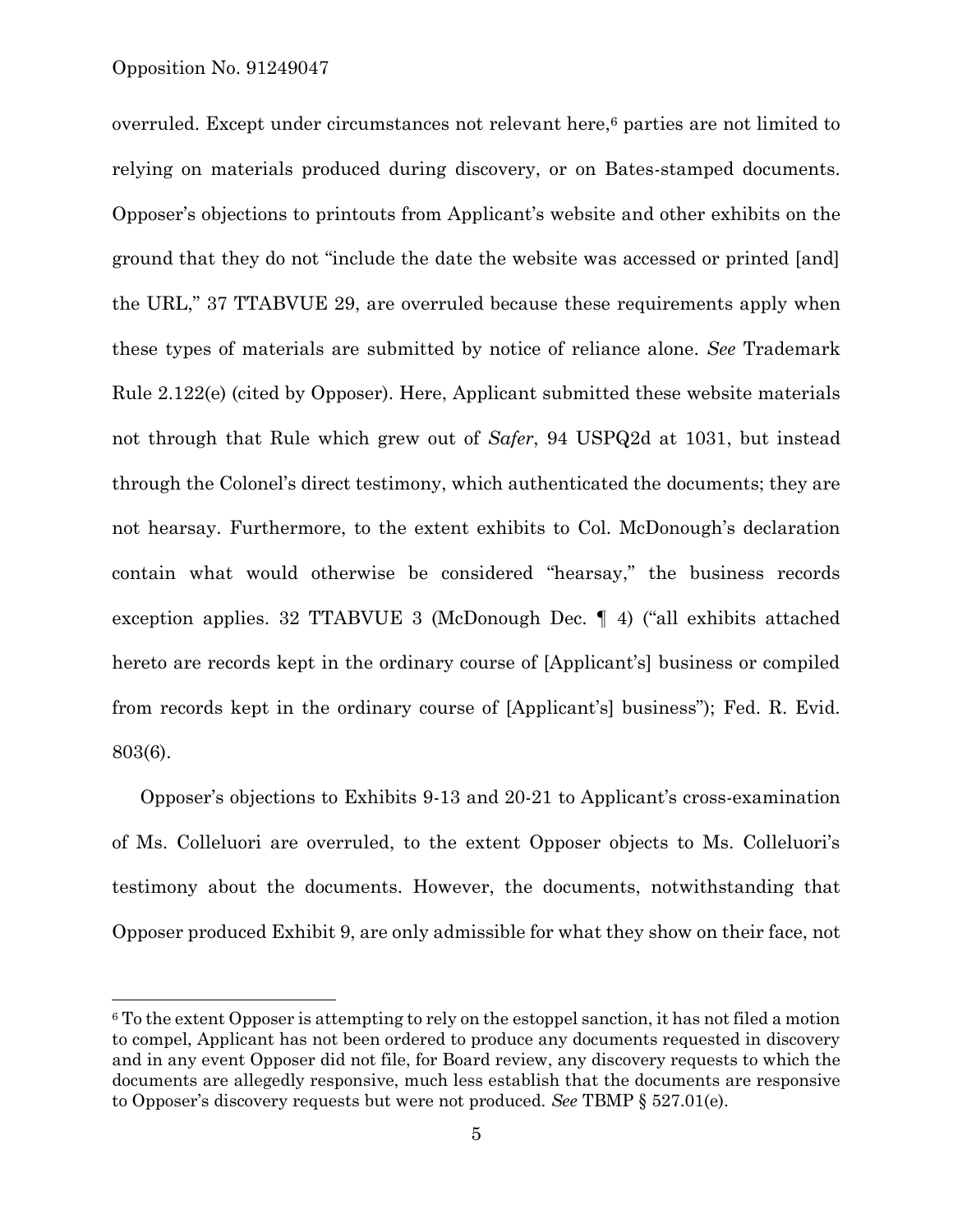their truth. Applicant concedes this and does not rely on these documents for the truth of the matters asserted therein. 38 TTABVUE 39-42.

Applicant's objections to Ms. Colleluori's rebuttal testimony declaration on the ground that it is improper rebuttal, 38 TTABVUE 43-44, are sustained. While we recognize that Opposer uses this declaration to attempt to introduce newly-discovered actual confusion evidence that came into existence after Ms. Colleluori's testimony deposition, this evidence is not rebuttal. The proper course for Opposer under these circumstances would have been to move to reopen its testimony period for the purpose of introducing the newly-discovered evidence, TBMP § 509.01(b)(2), but it did not do so. We have not considered the rebuttal testimony.

## **II. The Parties and Their Marks**

The parties are both philanthropic organizations that use HEADSTRONG in various forms for charitable fundraising and related services. Opposer donates its services to cancer patients and their families, while Applicant donates its services to military veterans.

#### **A. Opposer**

Ms. Colleluori's son Nicholas ("Nick"), then a 19 year-old freshman lacrosse player at Hofstra University, conceived non-profit Opposer Headstrong Foundation in 2006 after he was diagnosed with acute lymphoma. 28 TTABVUE 10-11, 14-15 (Colleluori Tr. 8-9, 12-13). The organization received its "formal paperwork," i.e. incorporated, in June 2007. *Id.* at 9-10, 14 (Colleluori Tr. 7-8, 12).

During 14 months of "vigorous chemotherapy," Nick perceived a need to improve the cancer treatment experience, and therefore decided "to create an organization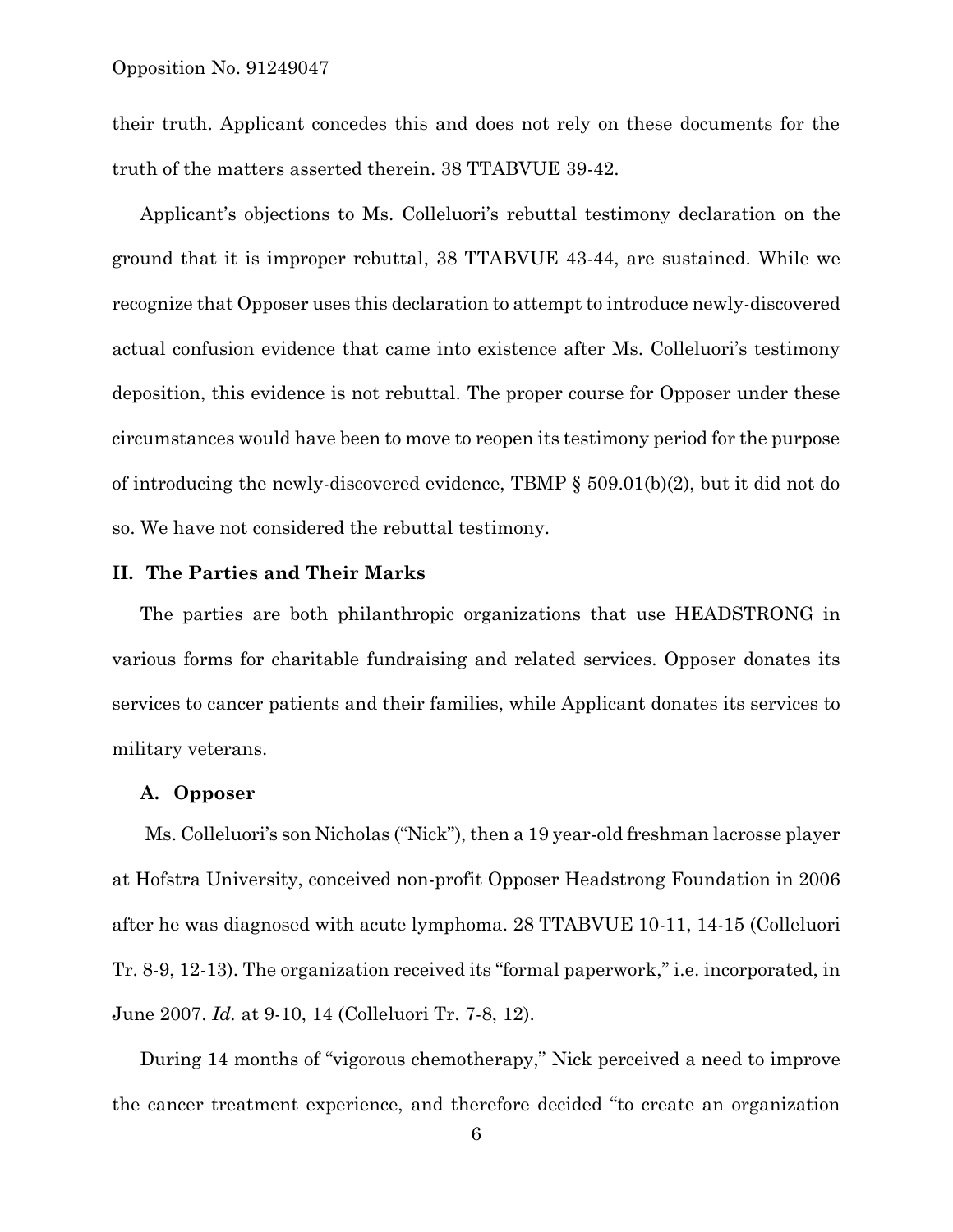that provides direct service to people just like" him. *Id.* at 11-12 (Colleluori Tr. 9-10). Nick, known as "Head" since he was three years old, chose the name HEADstrong for the organization, because "it just fits," as Nick was known for his "mental and physical toughness, and that's part of this journey with the mental game …." *Id.* at 12 (Colleluori Tr. 10).

In November 2006 the Colleluori family was "told that there was nothing more that can be done," and Nick was "sent home from the University of Penn[sylvania] hospital on Hospice." *Id.* On the way home, Nick and his mother agreed that Opposer Headstrong Foundation "will continue, that other people following in [his] footsteps would benefit from my life ...," *id.* at 13 (Colleluori Tr. 11), and Opposer has continued providing its charitable services since, including through Nick's House and Opposer's Quality of Life Services Program, discussed more fully below. *Id.* at 13, 17, 28-32, 42- 43 (Colleluori Tr. 11, 15, 26-30, 40-41).

When he conceived the organization, Nick "wanted to really utilize the lacrosse community as a vehicle to spread awareness," as shown in the "logo for the foundation" he created on a napkin in February 2006, shown below:



Id. at 15-16. 184 (Colleluori Tr. 13-14 and Ex. 1). The word "HEAD" is "always capitalized because it represents Nick. Same font that Hofstra University allowed us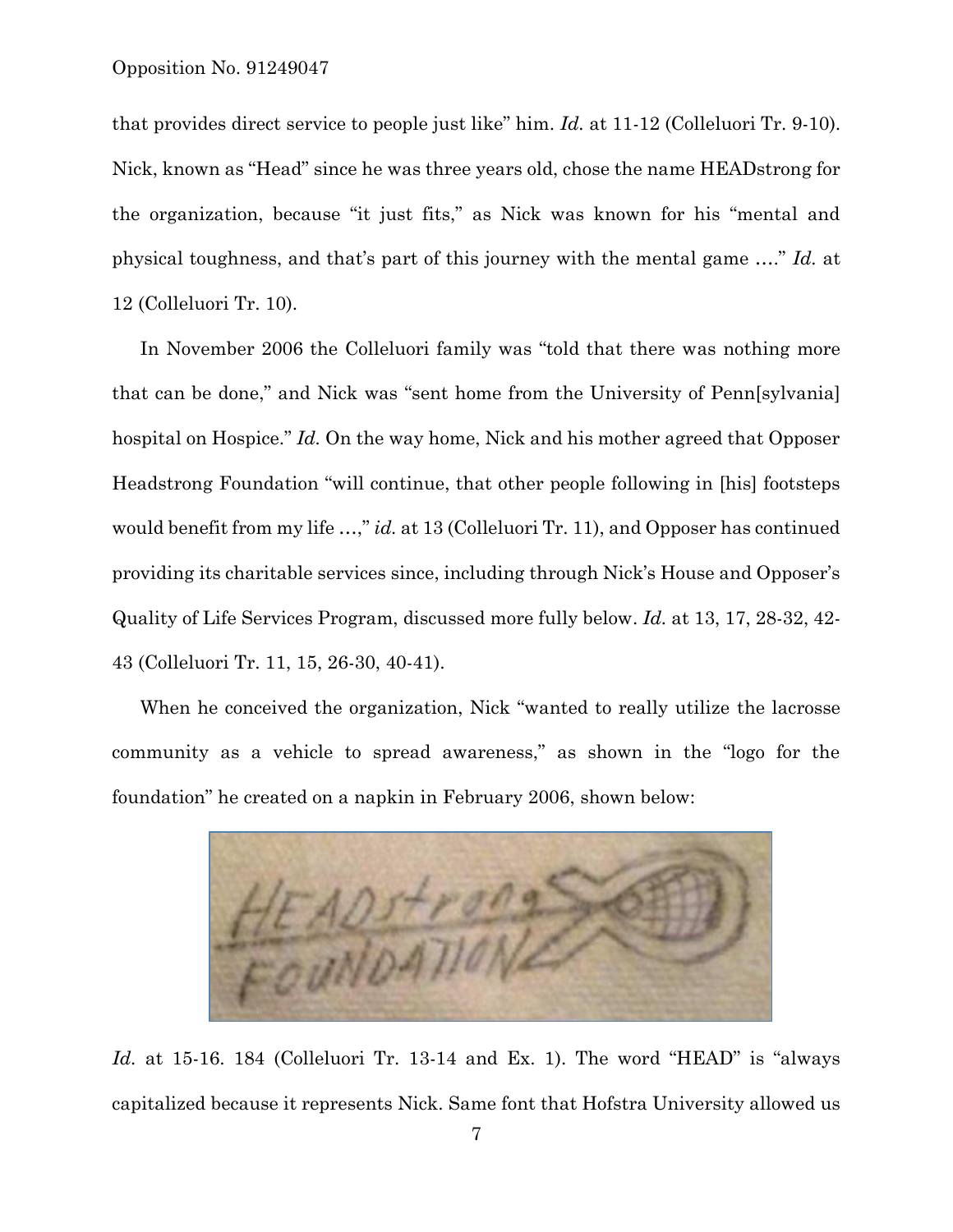to use because of his beloved, you know, university and the love that he had for that school and team." *Id.* at 16 (Colleluori Tr. 14).

In the original "blueprint for the organization" Nick created from his hospital bed, one part of Opposer's "Mission" was "[t]o tell my story and help others deal with cancer by expressing my opinions, experiences, and emotions." One of Opposer's long term goals was a "Motivational Speaking Program for cancer patients." *Id.* at 18-20, 185 (Colleluori Tr. 16-18 and Ex. 2).

Opposer's lacrosse connections are extensive, and it works with the National Collegiate Athletic Association ("NCAA"), as well as college and high school lacrosse teams, to raise funds for its charitable activities. *Id.* at 20-26, 36 (Colleluori Tr. 18- 24, 34). In fact, since 2007, the NCAA has provided space to Opposer during the collegiate lacrosse championship tournament, specifically the tournament's "Final Four," allowing Opposer "the opportunity to shake hands, accept donations, sell our cancer awareness apparel," and add to its database of donors and "constituents." More than 30,000 fans attend the Final Four. *Id.*

Opposer operates "Nick's House," a home in suburban Philadelphia it offers to families that must travel for cancer treatment.

> We felt blessed that we had the University of Penn in our backyard, that if we wanted to go home we could. And that's not the case for many, many families. In addition to that, the cost of a hotel stay, a 30-day hotel stay in the City of Philadelphia is \$10,000. Well when your wallet is empty because you have been, you know, out of work like myself, taking a leave of absence during Nick's illness, it's very, very challenging, you just don't have the money. Most families that arrive here that stays at Nick's House, they're on a wing and a prayer. So we found the building, the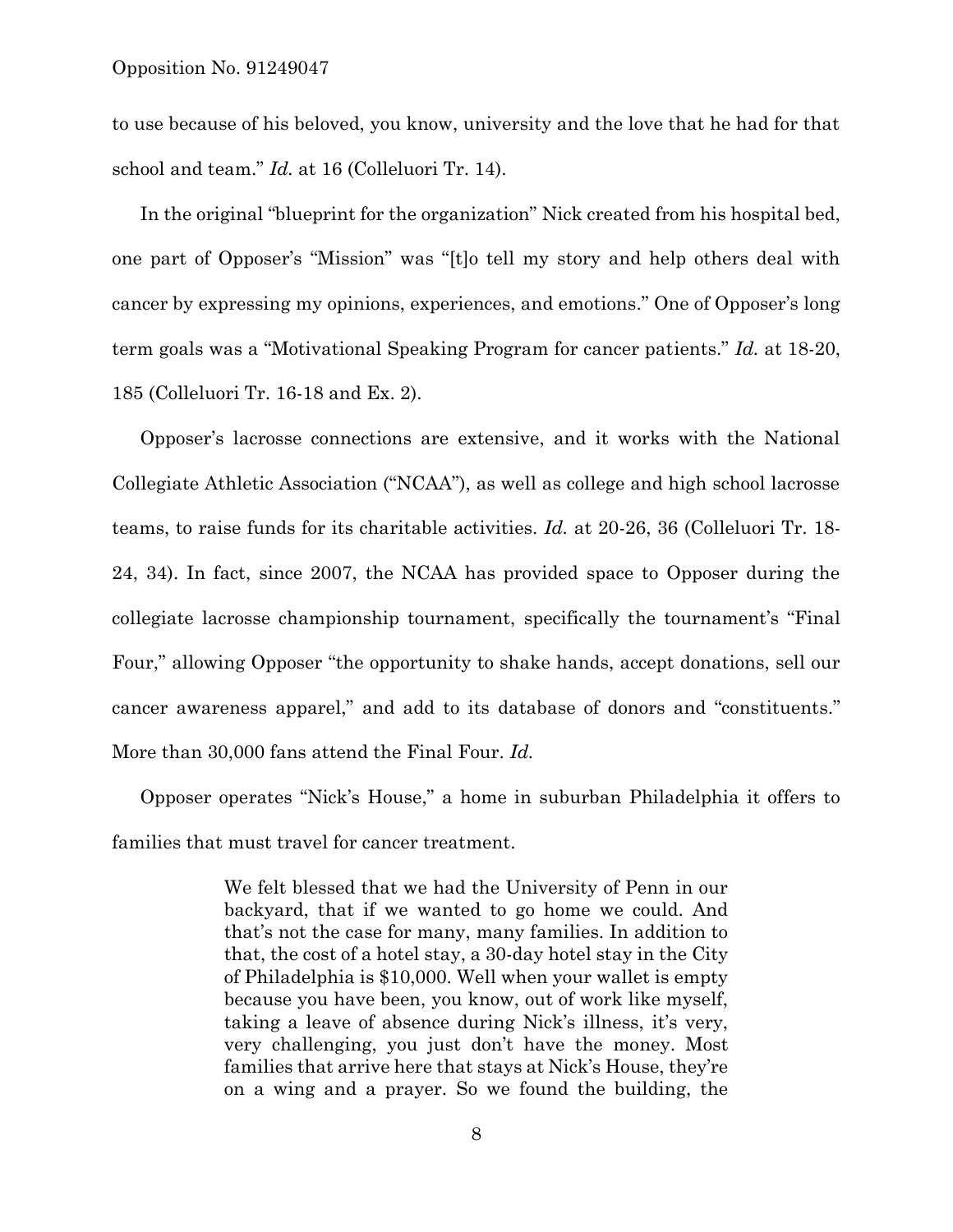building I'm sitting in right now actually, and we purchased it and renovated it and we opened it in September; September 27th, 2011. And we've had Nick's House now for ten years. We expanded four years ago to a secondary location, we house seven families at a time at that location and our future plans would be to expand to New York and Boston and we want to be able to give families the opportunity to be together and not have to worry about where they're going to stay and how they're going to live while they're in – they're attempting to save their child's, their brother's or their spouse's life. Our one non-negotiable is it is offered at no charge to our guests.

28 TTABVUE 29-30 (Colleluori Tr. 27-28). Sometimes the American Cancer Society and the Leukemia and Lymphoma Society refer families to Nick's House. *Id.*at 30-31 (Colleluori Tr. 28-29).

Opposer's Quality of Life Services Program provides "financial, emotional and residential support to patients and families affected by cancer," including a "peer-topeer mentoring" program called "HEAD2head." *Id.* at 42-44, 273 (Colleluori Tr. 40- 42 and Ex. 8). Opposer also refers patients and families to counselors. *Id.* at 44-45 (Colleluori Tr. 42-43). Asked how long Opposer has been offering peer-to-peer mentoring, Ms. Colleluori testified "Since the beginning. Nick was the original. He counseled patients." *Id.* at 45-46 (Colleluori Tr. 43-44); *see also id.* at 145-46 (Colleluori Tr. 143-44) (on cross-examination). Opposer's 2019 Strategic Plan includes emotional support in its Mission Statement, as shown below: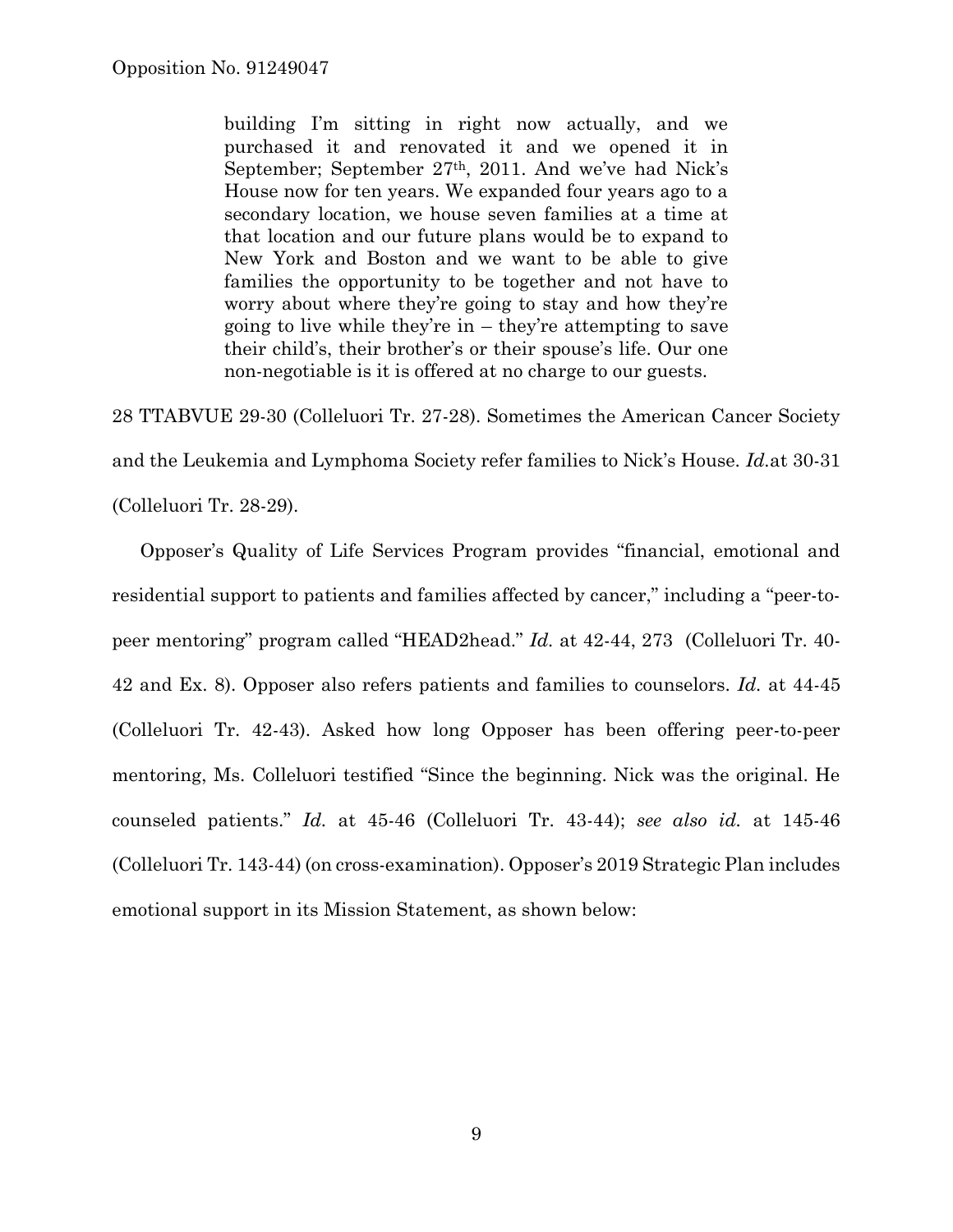

*Id.* at 77-78, 473 (Colleluori Tr. 75-76 and Ex. 22) (emphasis added). Opposer includes the card reproduced below in its "comfort kits" for "patients to, you know, take with and reach out and contact us if somebody needs to talk, you know, they want a buddy":

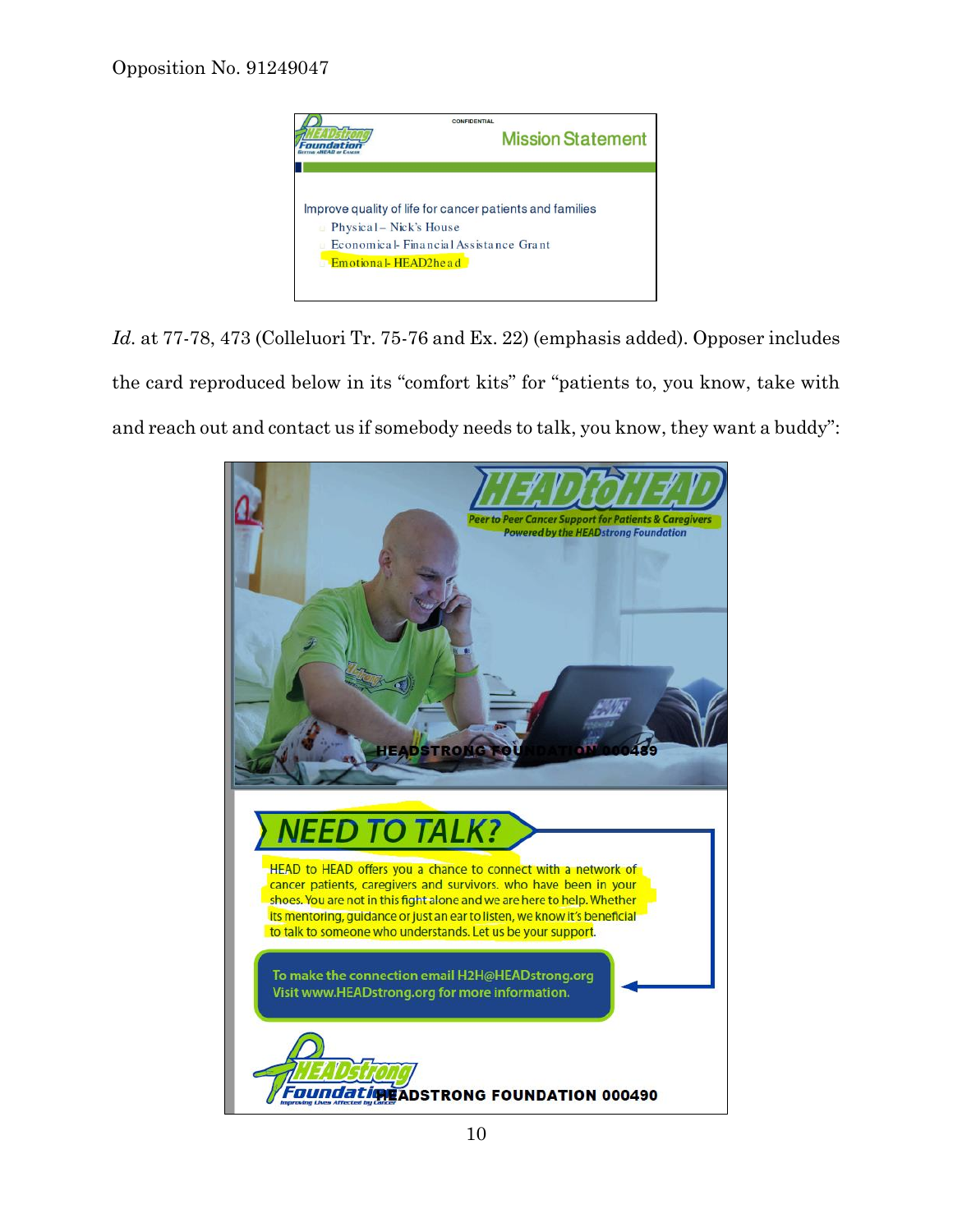Id. at 79-82 and 31 TTABVUE 8 (Colleluori Tr. 77-80 and Ex. 23) (emphasis added).

Sometimes Opposer receives communications intended for other organizations, including Applicant. For example, an accounting department e-mailed Opposer requesting "a copy of acknowledgement letter for our matching donation for our employee." 28 TTABVUE 48-50, 311-312 (Colleluori Tr. 46-48 and Ex. 9). The company seeking to make a matching donation sponsors one of Applicant's fundraising events, *Id.* The company's sponsorship relationship with Applicant made it appear to Opposer that the company was in fact trying to contact Applicant rather than Opposer. 28 TTABVUE 143-44 (Colleluori Tr. 141-42); 30 TTABVUE 142-43 (Confidential version).

On January 30, 2020, a "post-9/11 combat vet in need of help with PTSD and anxiety" e-mailed Opposer stating "I was referred to you for therapy for me, and also for me and my husband together. How do I find those services?" 28 TTABVUE 51-52, 313 (Colleluori Tr. 49-50 and Ex. 10). Opposer assumed a veteran seeking mental health services was trying to reach Applicant, and responded "[t]he organization you want is [Applicant]" and copied Applicant on the response. *Id.*

Similarly, on June 12, 2020, another veteran e-mailed Opposer stating "I have PTSD from combat and its [sic] diagnosed through the VA … I wanted to find out if you had any recourses to help my head." Opposer also referred this request to Applicant, for the same reason. *Id.* at 52-54, 314 (Colleluori Tr. 50-52 and Ex. 11).

In an October 11, 2019 e-mail, an accounting firm contacted Opposer seeking confirmation of a donation it believed one of its clients made to Opposer. However,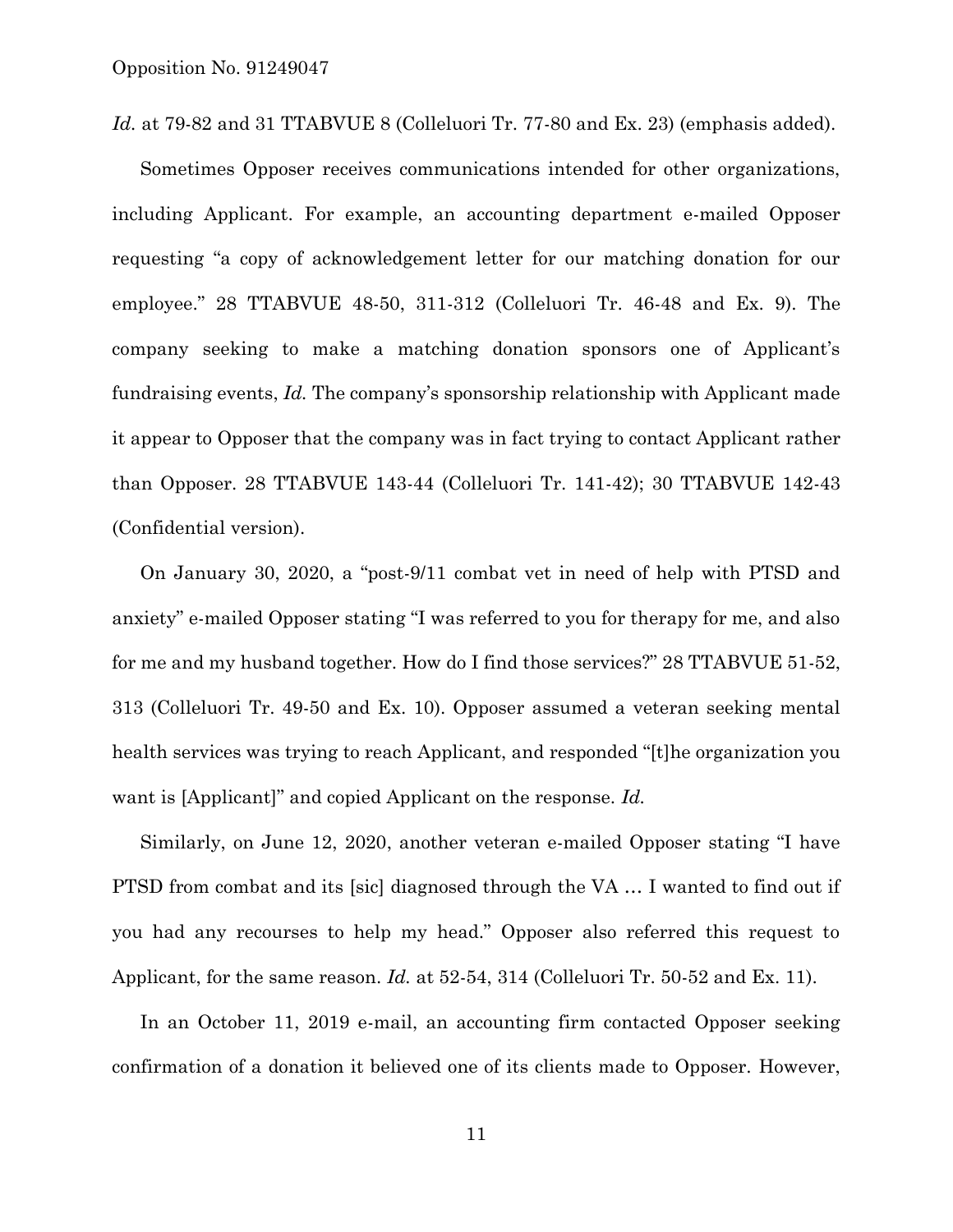l

Opposer suspected, based on research, that the request was intended for Applicant, even though on cross-examination Ms. Colleluori conceded that she did not know for certain. *Id.* at 54-55, 127, 315-16 (Colleluori Tr. 52-53, 125 and Ex. 12).

A January 27, 2021 e-mail sent to Opposer made clear that it was intended for Applicant, as it began "I've come across an interview with your CEO Jim McDonough." *Id.* at 56-57, 318-19 (Colleluori Tr. 54-55 and Ex. 14). The sender offered an "automated mental health support chat to do proactive outreach, automate crisis line follow-ups, and provide 24/7 support for patients between sessions."<sup>7</sup>

The Ultimate Fighting Championship ("UFC") apparently confused Applicant and Opposer when it held an event to support Applicant, but mistakenly "tagged" Opposer in a tweet, as shown below:



<sup>7</sup> Ms. Colleluori described several additional, similar examples, but did not provide any specific reasons for suspecting that the communications were intended for Applicant, as opposed to another organization.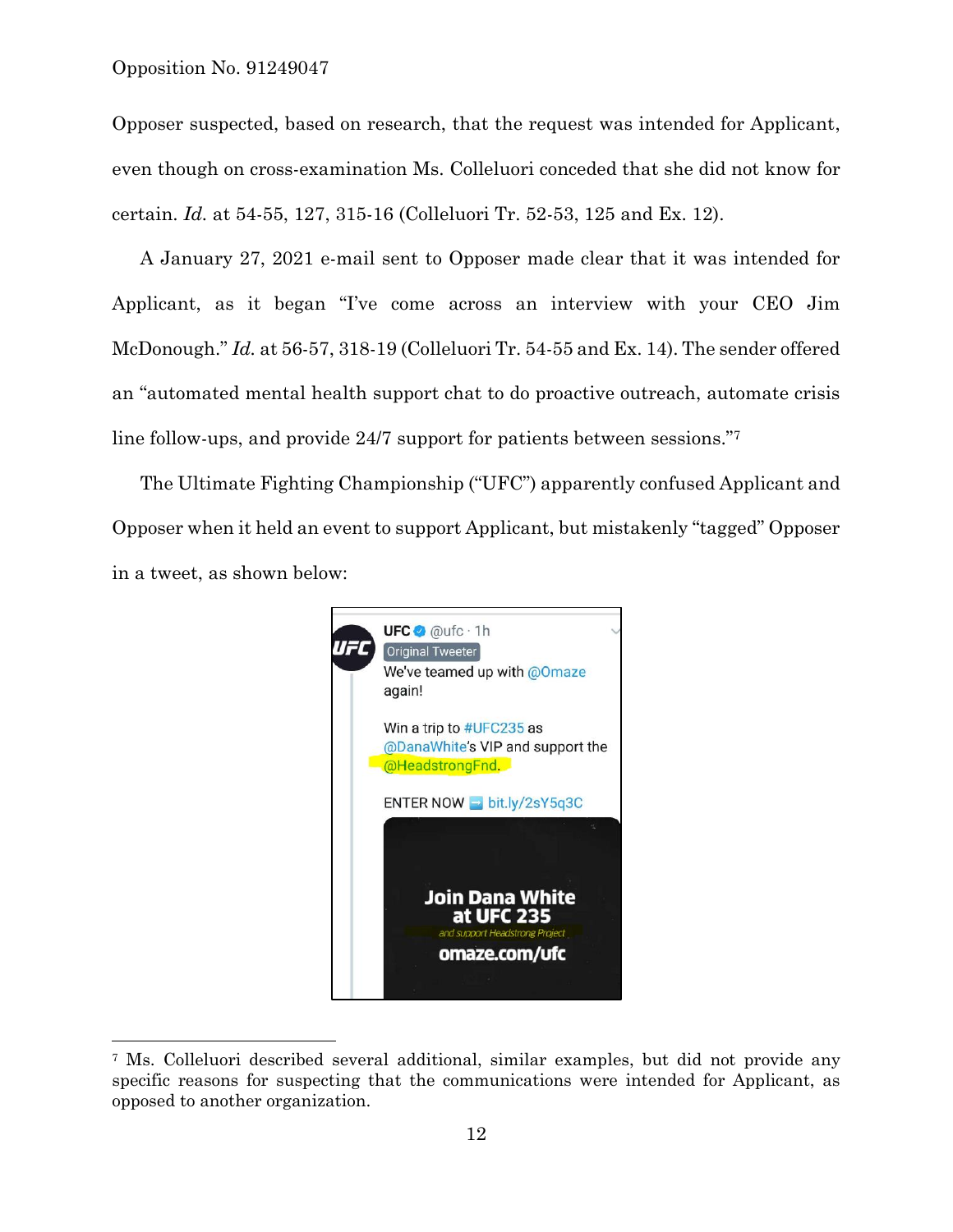28 TTABVUE 60-62, 323 (Colleluori Tr. 58-60 and Ex. 17) (emphasis added).

Ms. Colleluori explained the harm these types of mistakes cause Opposer and its brand as follows: "Well someone thinks that it's us and it's not; so somebody thinks that we're now involved in mental health services for veterans and it's just very confusing where I'm explaining, you know, I'm sorry, yes, we provide emotional support, but it's for patients that are affected – and families that are affected by cancer." *Id.* at 63 (Colleluori Tr. 61). The problems can also be more serious. Ms. Colleluori testified that when she took a call from someone who was suicidal, "it's very concerning that they're calling the wrong organization." *Id.*

#### **B. Applicant**

Applicant is a "nonprofit founded in partnership with Weill Cornell Medicine to provide mental health services to post-9/11 veterans. Since May 2012, [Applicant] has provided mental health treatment under its HEADSTRONG mark to thousands of veterans, active-duty service members, members of the National Guard and Reserve, and their families." 32 TTABVUE 3 (McDonough Dec. ¶ 5). Applicant provides veterans and service members with free treatment for conditions including PTSD, anxiety, depression and anger management. *Id.* (McDonough Dec. ¶ 6). Applicant "works directly with more than 270 clinicians across 28 markets in 12 states, including New York, New Jersey, Pennsylvania, Maryland and Washington D.C." *Id.* at 4 (McDonough Dec. ¶ 8). Applicant "has served thousands of clients in nearly 70,000 clinical sessions." *Id.* (McDonough Dec. ¶ 10).

Applicant partners "with a variety of organizations, corporations, and foundations in furtherance of its efforts to raise funds for mental health services." *Id.* (McDonough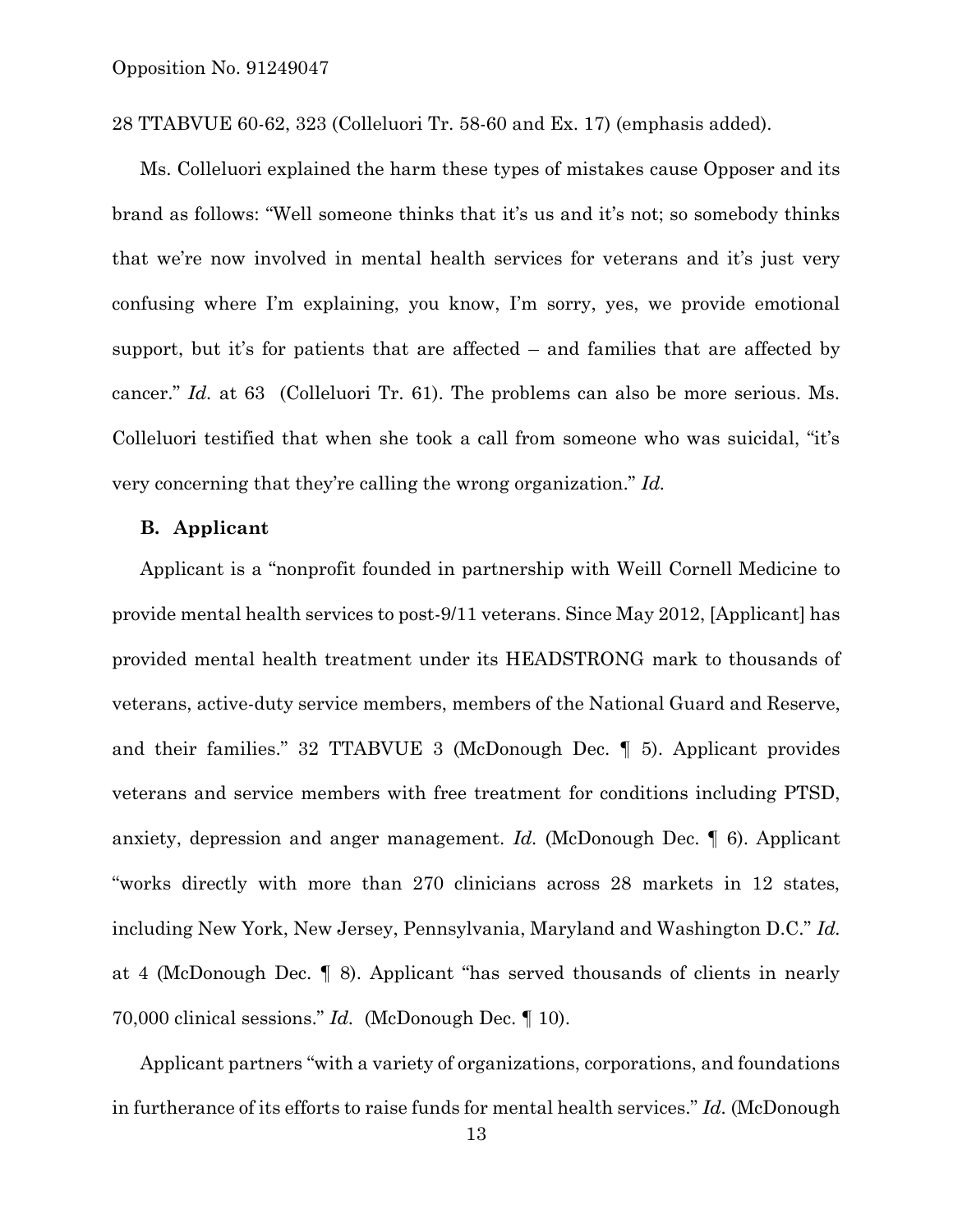Dec. ¶ 13). Applicant raises "millions of dollars" per year for its mental health programs "under the HEADSTRONG mark." *Id.* at 5 (McDonough Dec. ¶ 14). Its fundraising efforts "have attracted significant press attention," as well as celebrity support from Seth Myers, Adam Driver and Jake Gyllenhaal, among others, as shown below



*Id.* at 5-6, 258 (McDonough Dec. ¶¶ 15-20 and Ex. M).

Applicant "has developed a national presence." *Id.* at 6 (McDonough Dec. ¶ 24). Col. McDonough has "not been informed of any consumers becoming confused as between our organization and its services and [Opposer] and its services." *Id.* at 7 (McDonough Dec. ¶ 28).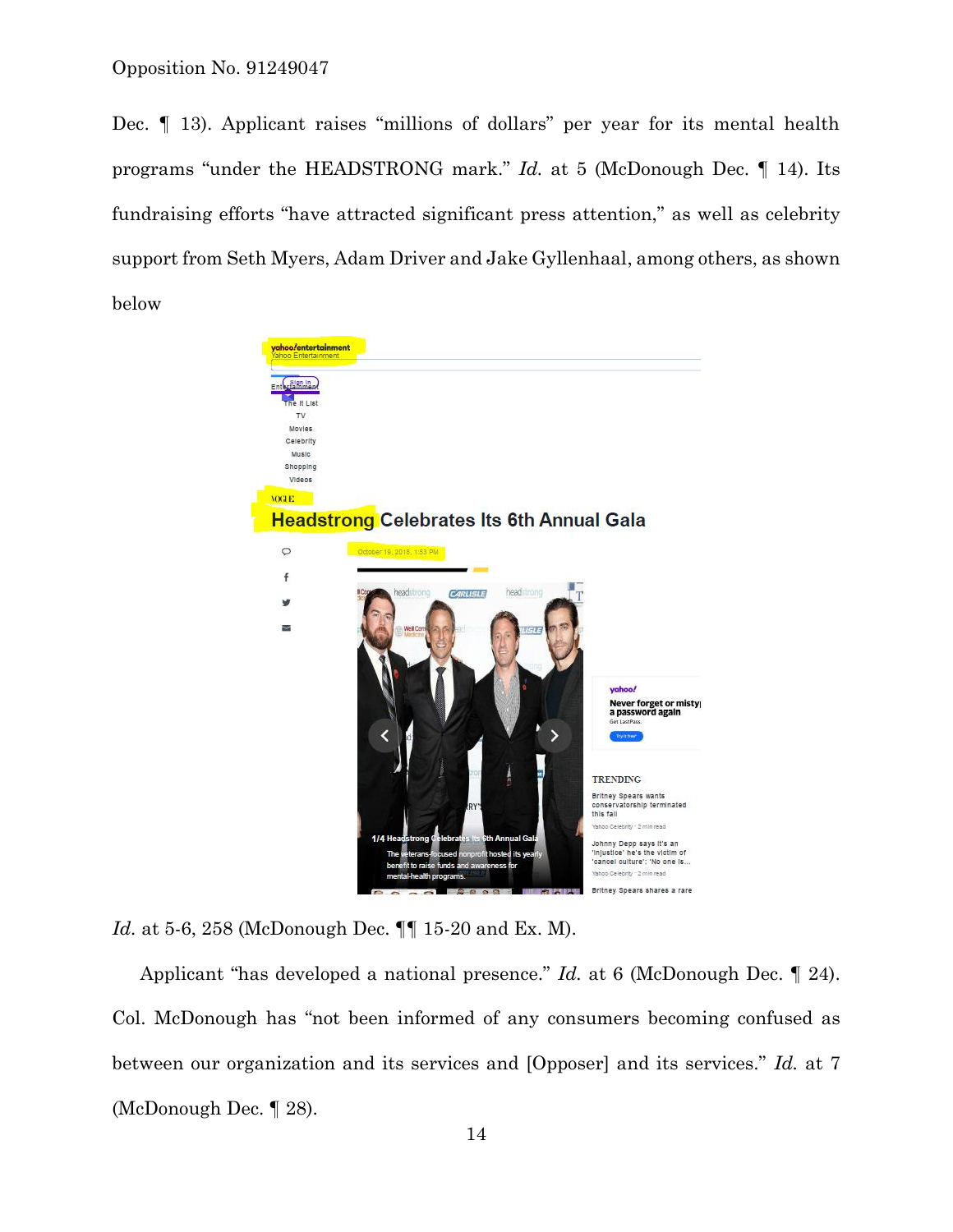l

## **III. Opposer's Entitlement to a Statutory Cause of Action<sup>8</sup>**

Entitlement to a statutory cause of action is a requirement in every inter partes case. *Australian Therapeutic Supplies Pty. Ltd. v. Naked TM, LLC*, 965 F.3d 1370, 2020 USPQ2d 10837 at \*3 (Fed. Cir. 2020), *cert. denied*, 142 S.Ct. 82 (2021) (citing *Lexmark Int'l, Inc. v. Static Control Components, Inc.*, 572 U.S. 118, 125-26 (2014)). A party in the position of plaintiff may oppose registration of a mark when doing so is within the zone of interests protected by the statute and it has a reasonable belief in damage that would be proximately caused by registration of the mark. *Corcamore, LLC v. SFM, LLC*, 978 F.3d 1298, 2020 USPQ2d 11277, at \* 6-7 (Fed. Cir. 2020), *cert. denied*, 141 S.Ct. 2671 (2021) (holding that the test in *Lexmark* is met by demonstrating a real interest in opposing or cancelling a registration of a mark, which satisfies the zone-of-interests requirement, and a reasonable belief in damage by the registration of a mark, which demonstrates damage proximately caused by registration of the mark).

Here, Opposer's use of its pleaded mark establishes that it is entitled to oppose registration of Applicant's mark. *Syngenta Crop Prot. Inc. v. Bio-Chek LLC,* 90 USPQ2d 1112, 1118 (TTAB 2009) (testimony that opposer uses its mark "is sufficient to support opposer's allegations of a reasonable belief that it would be damaged ….").

<sup>8</sup> Our decisions have previously analyzed the requirements of Sections 13 and 14 of the Trademark Act, 15 U.S.C. §§ 1063-64, under the rubric of "standing." We now refer to this inquiry as entitlement to a statutory cause of action. Despite the change in nomenclature, our prior decisions and those of the Federal Circuit interpreting Sections 13 and 14 remain equally applicable.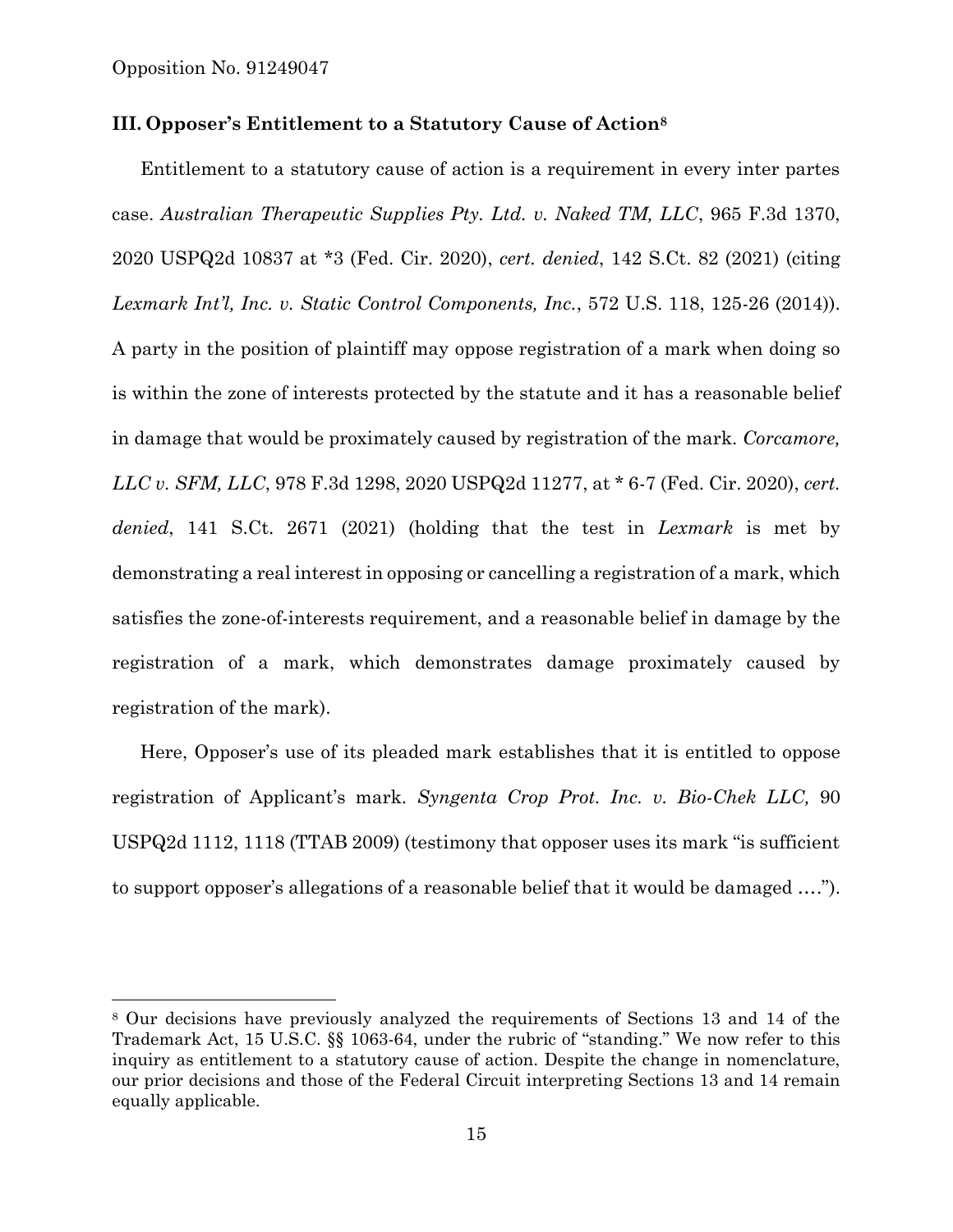Applicant does not contest Opposer's entitlement to a statutory cause of action. 16 TTABVUE 19.

# **IV. Priority**

l

There is no dispute that Opposer used HEADSTRONG for its charitable fundraising services before Applicant used HEADSTRONG for any services. 28 TTABVUE 11-17 (Colleluori Tr. 9-15). Applicant argues, however, that Opposer did not begin offering mental health or emotional support services until after Applicant began offering its mental health services. 38 TTABVUE 16-17. The record belies Applicant's argument.

In fact, Opposer intended to provide mental and emotional health services from its inception. More importantly, it has done so since years prior to Applicant's first use of HEADSTRONG in 2012. Indeed, it has done so since its "very, very beginning." 28 TTABVUE 18-20, 42-46, 77-82, 145-46, 185, 273 (Colleluori Tr. 16-18, 40-44, 75- 80, 143-44 and Exs. 2, 8, 22, 23); 31 TTABVUE 8. Thus, Opposer has priority of use for charitable fundraising services generally and its associated mental and emotional health services made possible by the fundraising specifically.<sup>9</sup>

<sup>9</sup> Applicant's argument that Opposer did not plead prior use of its mark for mental or emotional health-related services specifically, 38 TTABVUE 16, is not well-taken, because the issue was tried by implied consent. Indeed, Applicant specifically asked about Opposer's mental health services during discovery, 23 TTABVUE 27-28 (Interrogatory Nos. 32-34), and did not object to Opposer's trial evidence about its mental health services. *See* TBMP § 507.03(b) and cases cited therein. Furthermore, in its notice of opposition, Opposer referenced "charitable fundraising services for patients and families affected by cancer" in the context of its own pending application to register its mark; this recitation is broad enough to encompass fundraising for mental and emotional health services for cancer patients. 1 TTABVUE 4 (Notice of Opposition ¶ 2). But that application is not at issue here, as Opposer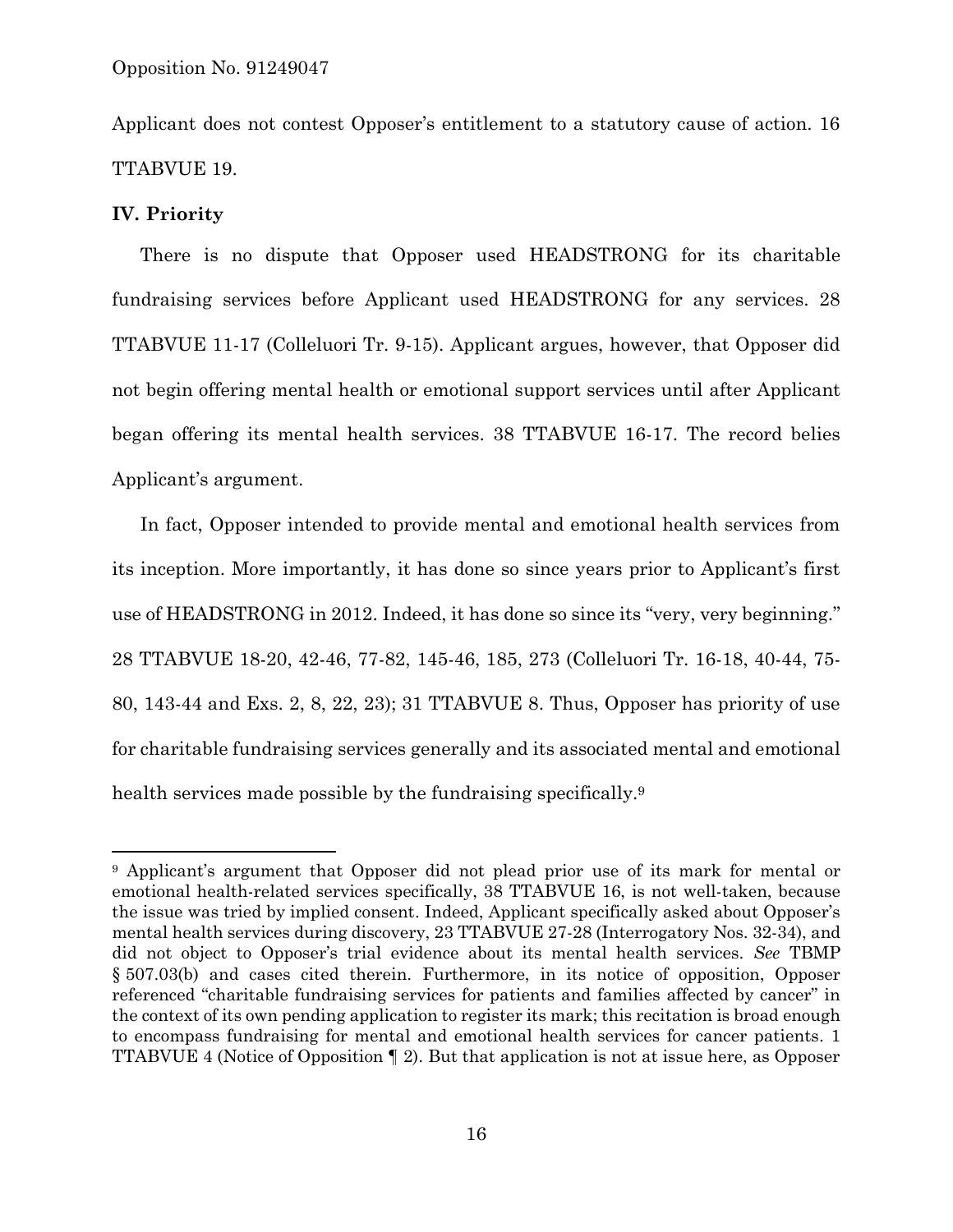# **V. Likelihood of Confusion**

Our determination under Section 2(d) is based on an analysis of all of the probative evidence of record bearing on the likelihood of confusion. *In re E.I. du Pont de Nemours & Co.*, 476 F.2d 1357, 177 USPQ 563, 567 (CCPA 1973) (setting forth factors to be considered); *see also In re Majestic Distilling Co.*, 315 F.3d 1311, 65 USPQ2d 1201, 1203 (Fed. Cir. 2003). In any likelihood of confusion analysis, two key considerations are the similarities between the marks and the similarities between the services. *See Federated Foods, Inc. v. Fort Howard Paper Co.*, 544 F.2d 1098, 192 USPQ 24, 29 (CCPA 1976) ("The fundamental inquiry mandated by § 2(d) goes to the cumulative effect of differences in the essential characteristics of the goods and differences in the marks.").

Opposer bears the burden of establishing that there is a likelihood of confusion by a preponderance of the evidence. *Cunningham v. Laser Golf Corp.*, 222 F.3d 943, 55 USPQ2d 1842, 1848 (Fed. Cir. 2000). We consider the likelihood of confusion factors about which there is evidence and argument. *See In re Guild Mortg. Co.*, 912 F.3d 1376, 129 USPQ2d 1160, 1162-63 (Fed. Cir. 2019).

#### **A. The Marks**

l

The marks are highly similar in "appearance, sound, connotation and commercial impression." *Palm Bay Imps. Inc. v. Veuve Clicquot Ponsardin Maison Fondee En* 

relies on its common law rights rather than its pending, later-filed application. Opposer pled in its notice of opposition that "Applicant's services" include, specifically, "mental health services," and are "closely related to Opposer's services." *Compare*, 1 TTABVUE 3 (Notice of Opposition ¶ 1), *with*, 1 TTABVUE 4 (Notice of Opposition ¶ 6). Applicant was free to, and did, explore the specifics of this alleged relationship during discovery and trial.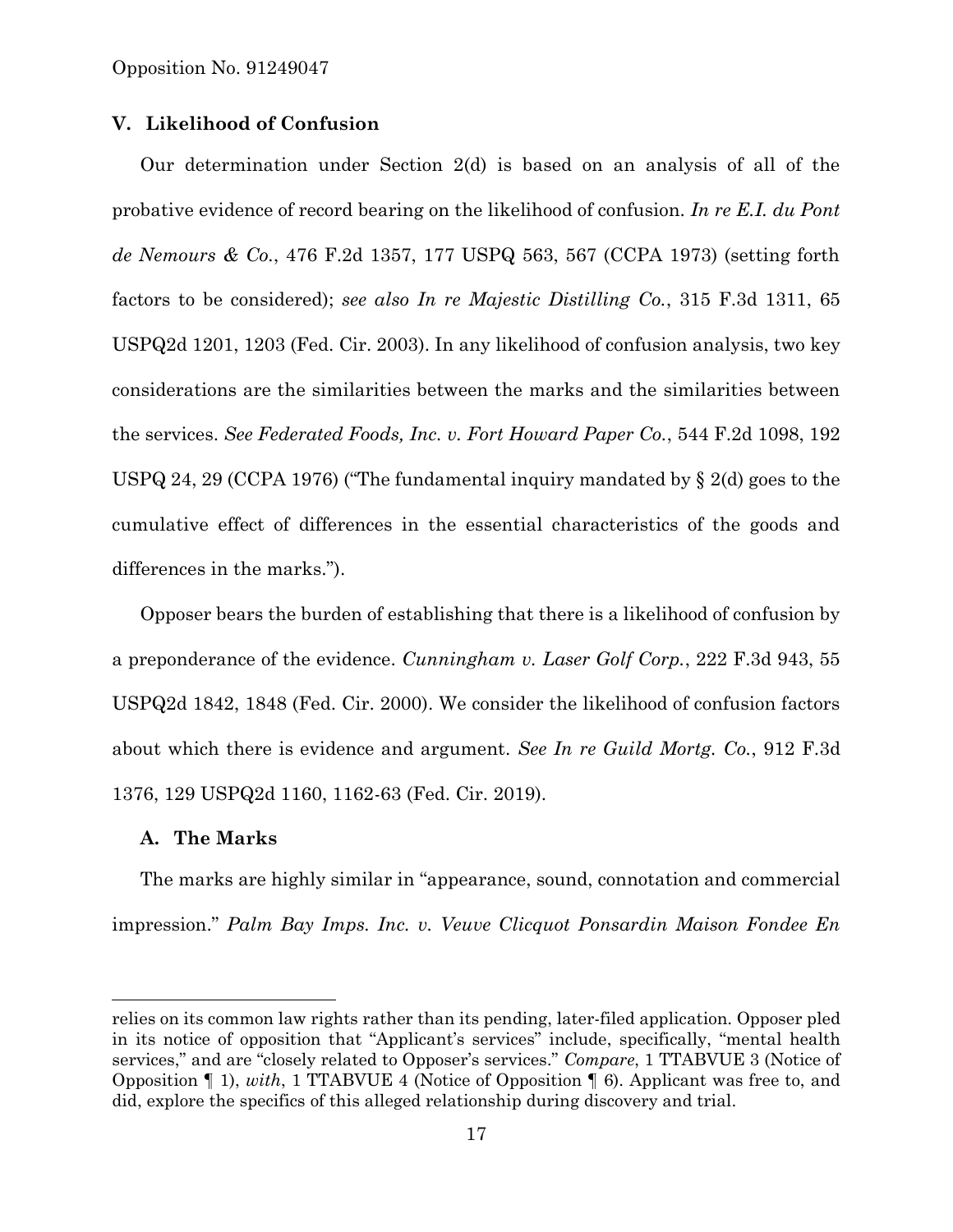l

*1772*, 396 F.3d 1369, 73 USPQ2d 1689, 1691 (Fed. Cir. 2005) (quoting *du Pont*, 177 USPQ at 567). In fact, the only difference between Opposer's mark HEADSTRONG FOUNDATION and Applicant's mark HEADSTRONG is the descriptive or generic and disclaimed word "FOUNDATION." This distinction does not make a meaningful difference.<sup>10</sup>

To the contrary, it is settled that descriptive or generic terms, such as FOUNDATION for charitable services,<sup>11</sup> are entitled to less weight in our analysis. *Cunningham*, 55 USPQ2d at 1846 ("Regarding descriptive terms, this court has noted that the 'descriptive component of a mark may be given little weight in reaching a conclusion on the likelihood of confusion.'") (quoting *In re Nat'l Data Corp.*, 753 F.2d 1056, 224 USPQ 749, 752 (Fed. Cir. 1985)); *see also In re Dixie Rests., Inc.*, 105 F.3d 1405, 41 USPQ2d 1531, 1533-34 (Fed. Cir. 1997) (DELTA, not the disclaimed term CAFÉ, is the dominant portion of the mark THE DELTA CAFÉ). Thus,

<sup>&</sup>lt;sup>10</sup> In fact, there is some ambiguity as to whether Opposer pleads prior common law use of HEADSTRONG alone, or the composite HEADSTRONG FOUNDATION. Specifically, Opposer pleads that it "is the owner of Trademark Application Serial No. 88110610 for the mark HEADSTRONG ('Opposer's Mark')," when in fact the referenced application is for the composite HEADSTRONG FOUNDATION. Ultimately, for the reasons explained here, there is no meaningful difference between these versions of the mark, and the result here would be the same whether Opposer is relying on HEADSTRONG alone or the composite HEADSTRONG FOUNDATION.

<sup>&</sup>lt;sup>11</sup> We take judicial notice that a "foundation" is "an organization that has been created in order to provide money for a particular group of people in need of help or for a particular type of study." dictionary.cambridge.org/us/dictionary/english/foundation. The Board may take judicial notice of dictionary definitions, including online dictionaries that exist in printed format or have regular fixed editions. *In re Cordua Rests. LP*, 110 USPQ2d 1227, 1229 n.4 (TTAB 2014), *aff'd*, 823 F.3d 594, 118 USPQ2d 1632 (Fed. Cir. 2016); *Threshold TV Inc. v. Metronome Enters. Inc.*, 96 USPQ2d 1031, 1038 n.14 (TTAB 2010).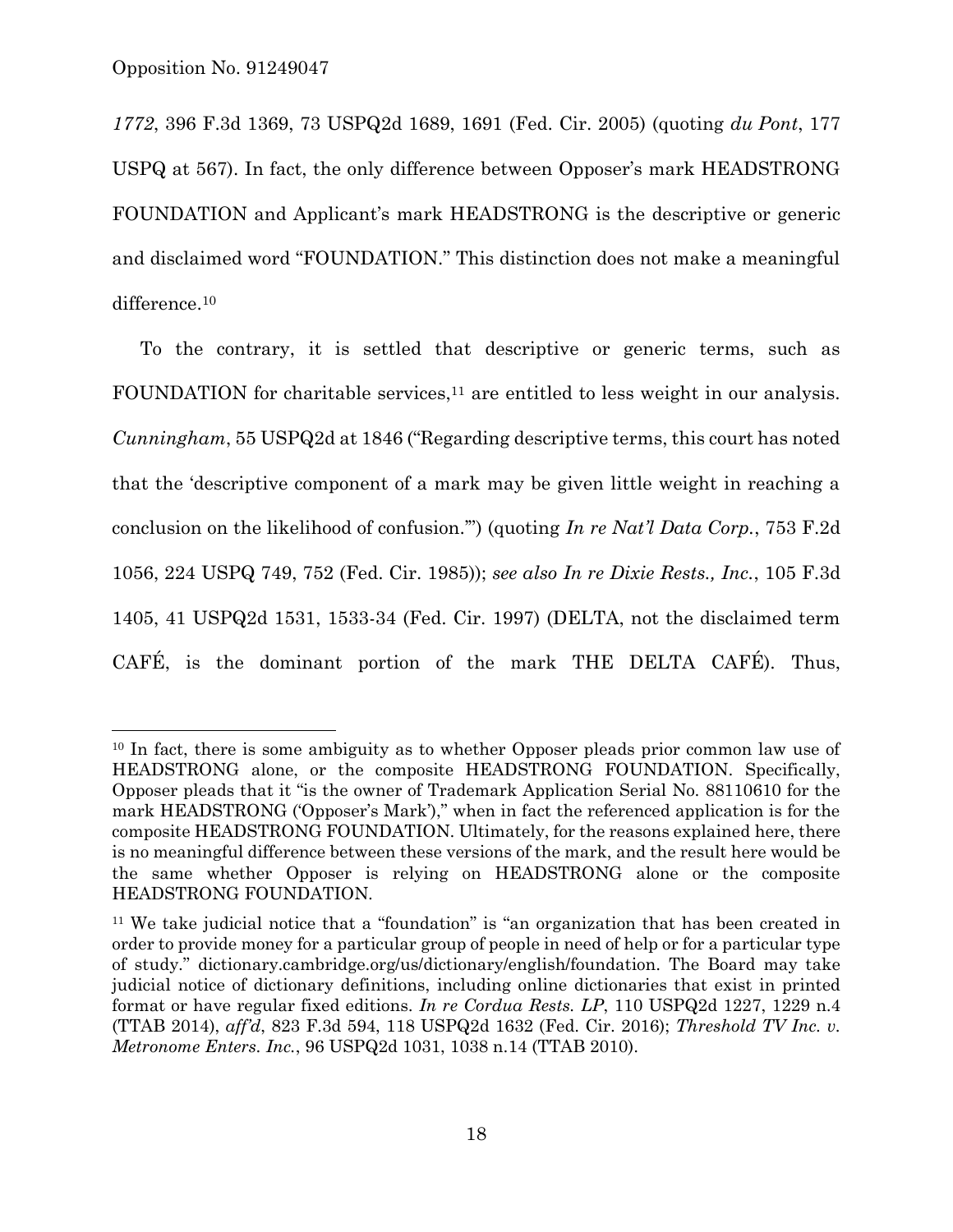Opposition No. 91249047

l

"HEADSTRONG" is the dominant portion of Opposer's mark. The term is also dominant because it comes first. *In re Detroit Athletic Co.*, 903 F.3d 1297, 128 USPQ2d 1047, 1049 (Fed. Cir. 2018) ("The identity of the marks' initial two words is particularly significant because consumers typically notice those words first."); *Presto Prods. Inc. v. Nice-Pak Prods., Inc.*, 9 USPQ2d 1895, 1897 (TTAB 1988) ("[I]t is often the first part of a mark which is most likely to be impressed upon the mind of a purchaser and remembered"). Because the dominant portion of Opposer's mark is identical to Applicant's mark, the marks are quite similar.

Indeed, the marks  $look^{12}$  and sound alike. While we have not ignored the term FOUNDATION in Opposer's mark, it will be perceived not as a source identifier but instead as merely describing Opposer's entity type, an entity type that could very well also be perceived as identifying another nonprofit charitable organization with a focus on military veterans, such as Applicant. As Applicant points out, the term FOUNDATION "carries a specific meaning denoting a charitable or nonprofit organization," 38 TTABVUE 22, such as Applicant and Opposer.

In fact, because FOUNDATION is not distinctive, the marks also convey highly similar meanings and create virtually identical commercial impressions. Specifically, the marks' shared term HEADSTRONG conveys willfulness, a term applicable to

 $12$  It does not matter that Opposer typically displays its mark as HEADstrong, with "strong" in lower case lettering. Applicant seeks registration of its mark in standard characters, and any resulting registration would thus entitle Applicant to display its mark in the exact same way: HEADstrong. *In re Viterra Inc.*, 671 F.3d 1358, 101 USPQ2d 1905, 1909 (Fed. Cir. 2012).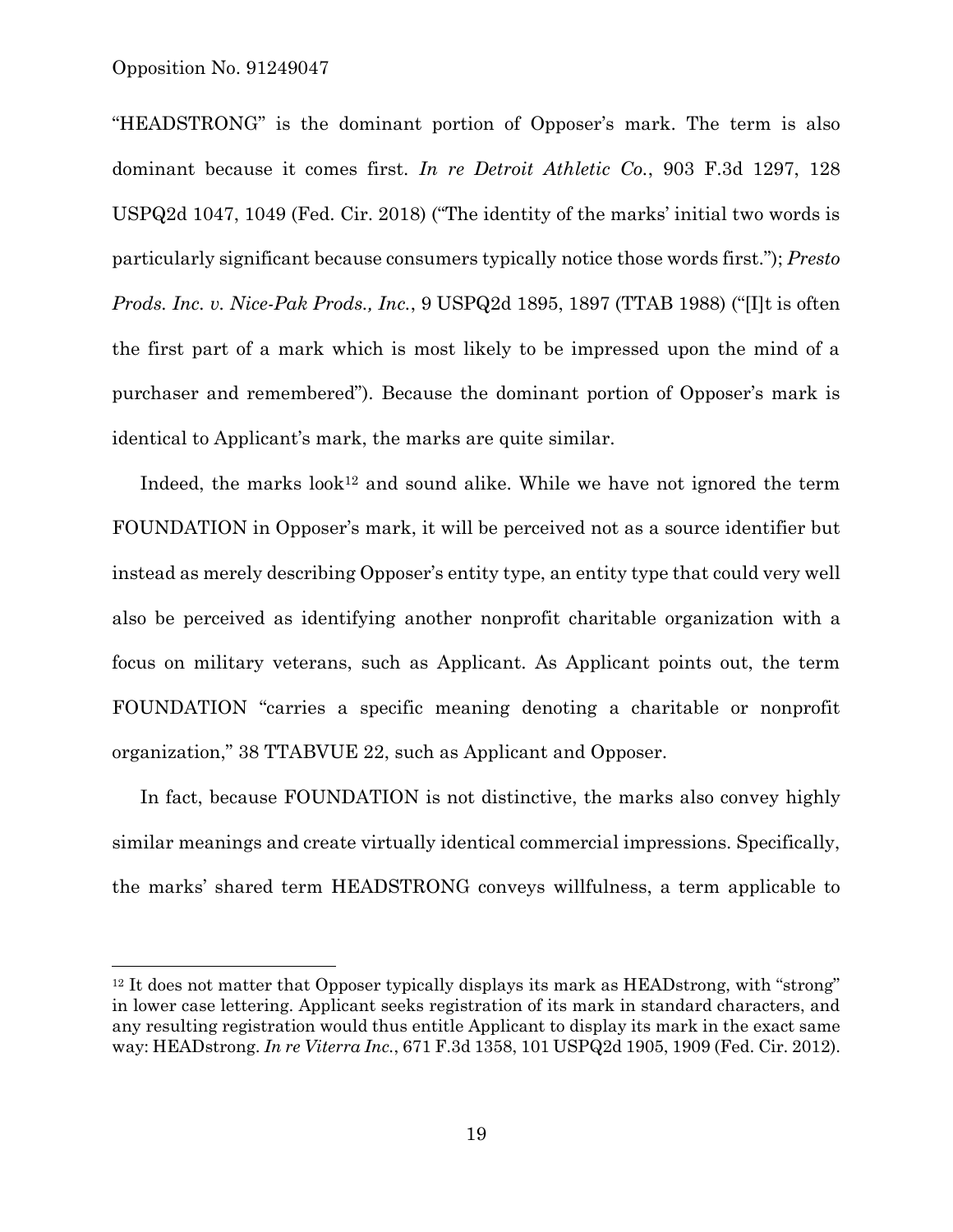l

many cancer patients and veterans in need of help, including mental or emotional healthcare and related services. Donors and recipients of the parties' services could perceive Applicant's mark as a shortened version of Opposer's. This factor weighs heavily in favor of finding a likelihood of confusion.<sup>13</sup>

#### **B. The Services, Their Channels of Trade and Classes of Consumers**

The services need not be identical or even competitive in order to find a likelihood of confusion. Rather, the question is whether the services are marketed in a manner that "could give rise to the mistaken belief that [the services] emanate from the same source." *Coach Services Inc. v. Triumph Learning LLC*, 668 F.3d 1356, 101 USPQ2d 1713, 1722 (Fed. Cir. 2012) (quoting *7-Eleven Inc. v. Wechsler*, 83 USPQ2d 1715, 1724 (TTAB 2007)). *See also Hewlett-Packard Co. v. Packard Press Inc.,* 227 F.3d 1261, 62 USPQ2d 1001, 1004 (Fed. Cir. 2002) ("Even if the goods and services in question are not identical, the consuming public may perceive them as related enough to cause

<sup>13</sup> Applicant's argument that Opposer's mark is weak due to "the widespread use of HEADSTRONG in the charitable fundraising sphere," 38 TTABVUE 20-21, is unsupported by probative evidence and is therefore not persuasive. *Cai v. Diamond Hong, Inc.*, 901 F.3d 1367, 127 USPQ2d 1797, 1799 (Fed. Cir. 2018) ("Attorney argument is no substitute for evidence.") (quoting *Enzo Biochem, Inc. v. Gen-Probe Inc.*, 424 F.3d 1276, 1284, 76 USPQ2d 1616, 1622 (Fed. Cir. 2005)); *see also In re U.S. Tsubaki, Inc.*, 109 USPQ2d 2002, 2006 (TTAB 2014) (finding that there was no proof to support the statements in the record by counsel). Indeed, Applicant bases this argument on mere Internet printouts, unaccompanied by supporting testimony, purporting to show that certain apparently charitable organizations were using HEADSTRONG. But, as explained in connection with Opposer's evidentiary objections, these materials are not admissible for the truth of the matter asserted and thus do not establish widespread third-party use, much less widespread and current third-party use, of the term HEADSTRONG for charitable services. The number of alleged uses also pales in comparison to the number found to be persuasive in, for example, *Juice Generation, Inc. v. GS Enters. LLC*, 794 F.3d 1334, 115 USPQ2d 1671 (Fed. Cir. 2015). As an aside, we note that notwithstanding Applicant's claim to the contrary, Opposer was previously unaware of all but one of these alleged uses. 28 TTABVUE 117-124 (Colleluori Tr. 115-122).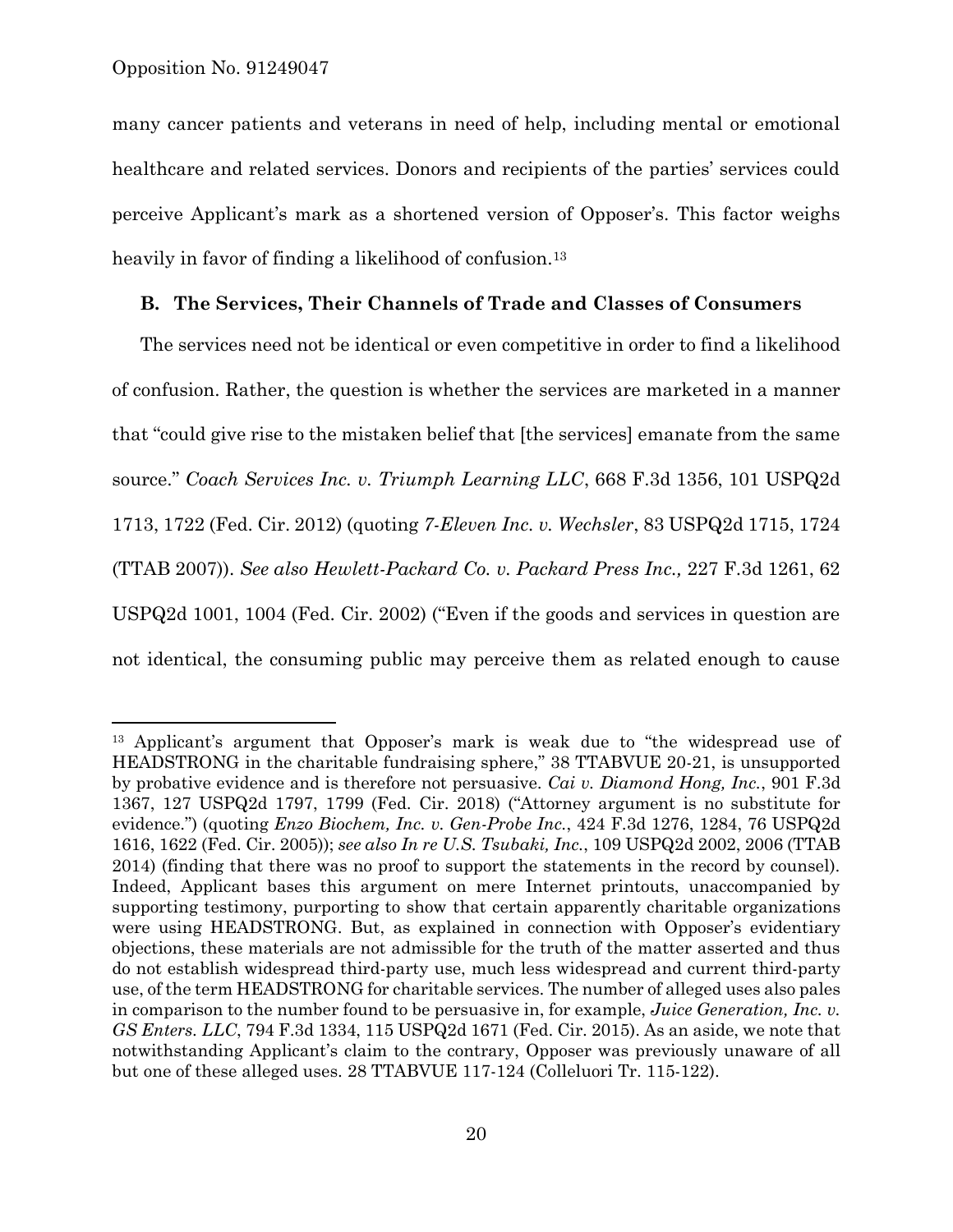confusion about the source or origin of the goods and services."); *Recot,* 54 USPQ2d at 1898 ("even if the goods in question are different from, and thus not related to, one another in kind, the same goods can be related in the mind of the consuming public as to the origin of the goods"); *Kohler Co. v. Baldwin Hardware Corp.*, 82 USPQ2d 1100, 1109 (2007).

Here, Applicant seeks registration for "charitable fundraising in connection with mental health programs for military veterans" and "mental health services" for military veterans, while Opposer has established prior use of its HEADSTRONG FOUNDATION mark for charitable fundraising and mental and emotional healthcare services for cancer patients. Thus, both parties offer mental health services and charitable fundraising. These similarities are sufficient to result in consumer confusion between the parties' highly similar marks.

In fact, consumers familiar with HEADSTRONG FOUNDATION, a nonprofit/charity that raises funds and provides mental health services for cancer patients, who later encounter HEADSTRONG, a nonprofit/charity focused on fundraising and providing mental health services for veterans, could very well perceive the organizations to be affiliated in some way. Specifically, both entities provide the same types of services under the mark HEADSTRONG, and the fact that their services are provided to different types of recipients could signal not that the providers are unconnected, but instead that one is an affiliate, licensee or outgrowth of the other. This is especially so because cancer patients and veterans are not mutually exclusive classes of consumers. To the contrary, all too many veterans are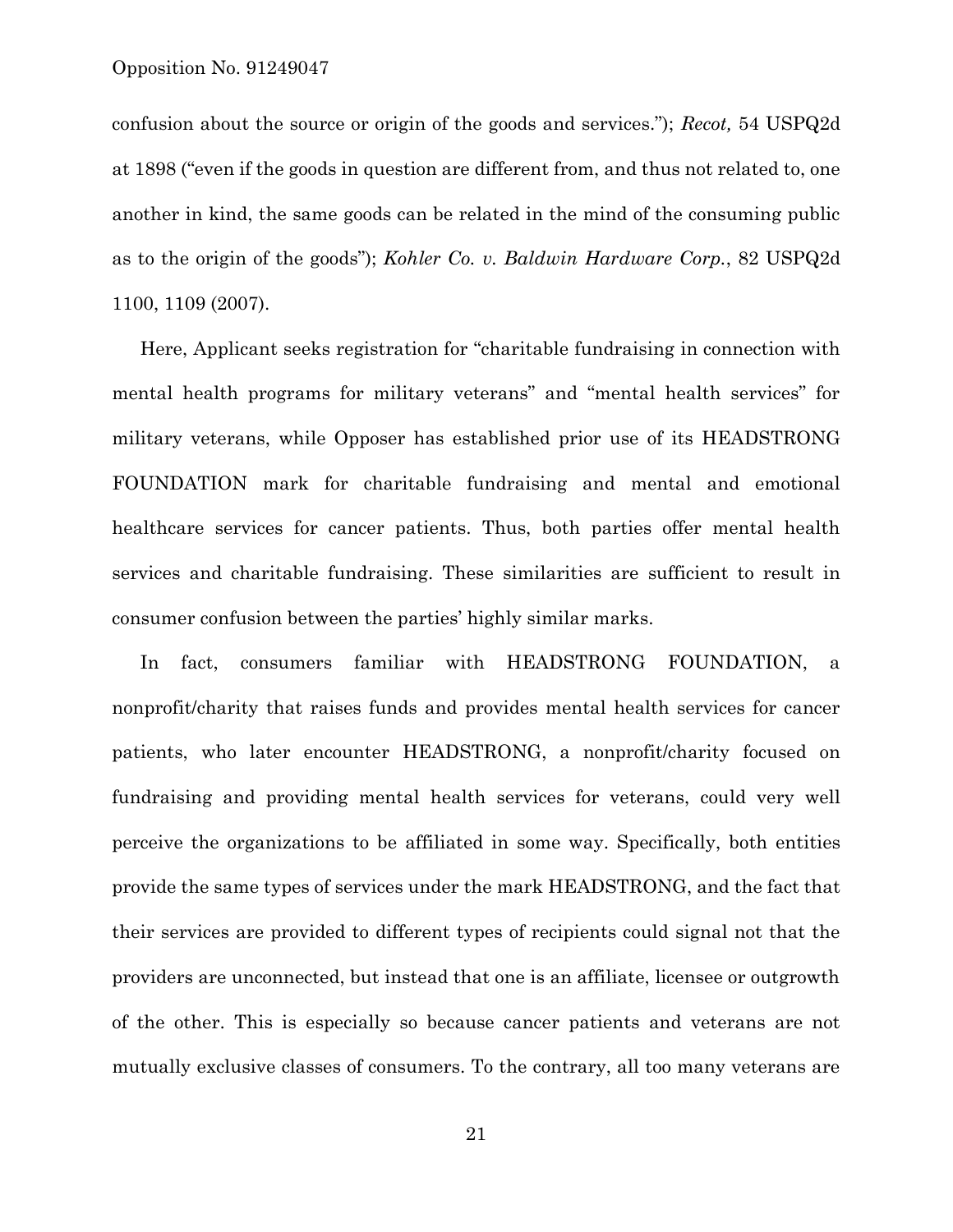also cancer patients, and it is common knowledge that some veterans attribute their cancer to events or exposures during their military service. In short, because the parties both provide mental health services and charitable fundraising in connection therewith, the services (as opposed to the channels of trade and classes of consumers) are identical, or at the very least quite closely related. This factor also weighs in favor of finding a likelihood of confusion.

There are differences between some of the channels of trade and classes of consumers for the parties' services, to the extent that: (1) the cancer patients who benefit from Opposer's services are not also veterans or military service members; (2) the veterans and military service members who benefit from Applicant's services are not also cancer patients; (3) donors to cancer-related charities may not also donate to veterans-related charities; or (4) donors to veterans-related charities may not also donate to cancer-related charities. At the same time, however, we do not need evidence to know that some cancer patients, i.e. the classes of consumers for Opposer's services, are also veterans or military service members, or to know that some veterans or military service members, i.e. the classes of consumers for Applicant's services, are or unfortunately will become cancer patients. In other words, overlap among these groups of donors and beneficiaries is inevitable, meaning that some donors to veterans causes and beneficiaries thereof will be exposed to services for cancer patients, while some donors to cancer patient-related causes and beneficiaries thereof will be exposed to veteran and military service member-related services. Furthermore, the record reflects that the parties fundraise in similar ways.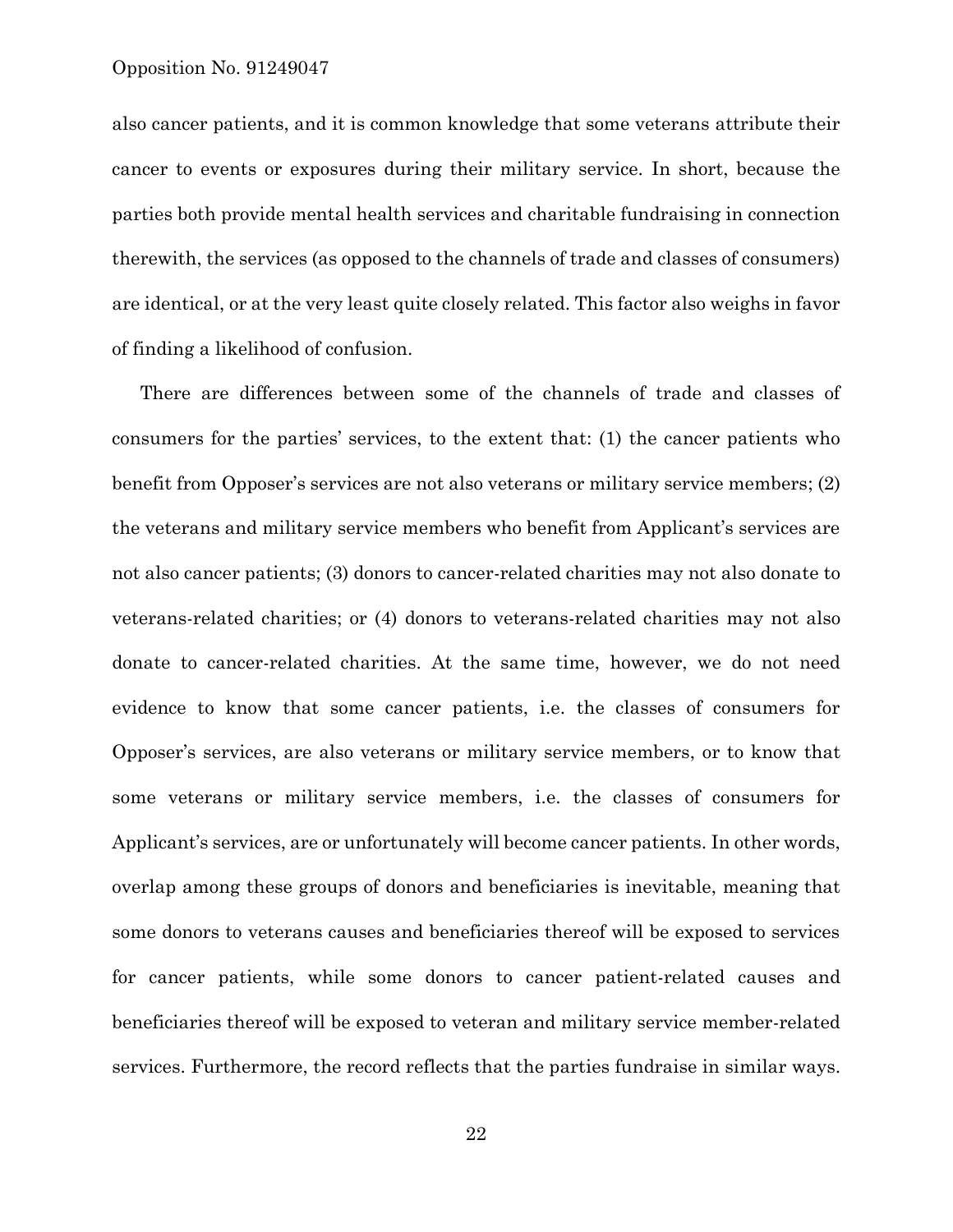*Compare*, 28 TTABVUE 20-27, 68-74. 85-87 (Colleluori Tr. 18-25, 66-72, 83-85), *with*, 32 TTABVUE 4-6 (McDonough Dec. ¶¶ 13-24). Thus, we infer that there is at least some overlap between the channels of trade and classes of consumers for the parties' services. This factor also weighs in favor of finding a likelihood of confusion.

#### **C. Consumer Sophistication and Care**

Opposer argues that "[m]ilitary veterans affected by mental illness or crises and families affected by cancer are arguably preoccupied by other issues and may not be as careful when seeking help, especially when two charitable entities share an identical name." 37 TTABVUE 19. Applicant argues that "mental health services are provided through professionals, and consumers seeking such services must undergo an a (sic) 30-minute phone intake and an initial evaluation by a psychiatrist before even receiving such services." 38 TTABVUE 25.

While there is scant evidence on this factor, we agree with Applicant that consumers will exercise care in choosing mental health services and healthcare generally. While some of Opposer's mental and emotional health services appear to be more informal and perhaps more episodic than Applicant's, recipients of mental and emotional healthcare will likely choose services and providers more carefully than they would everyday consumer products or services. Moreover, we assume that many donors concerned with veterans, military service members or cancer patients will have very personal reasons for choosing particular charities, and that they will receive intangible but quite meaningful benefits from their donations. We therefore find that this factor weighs against a finding of likelihood of confusion.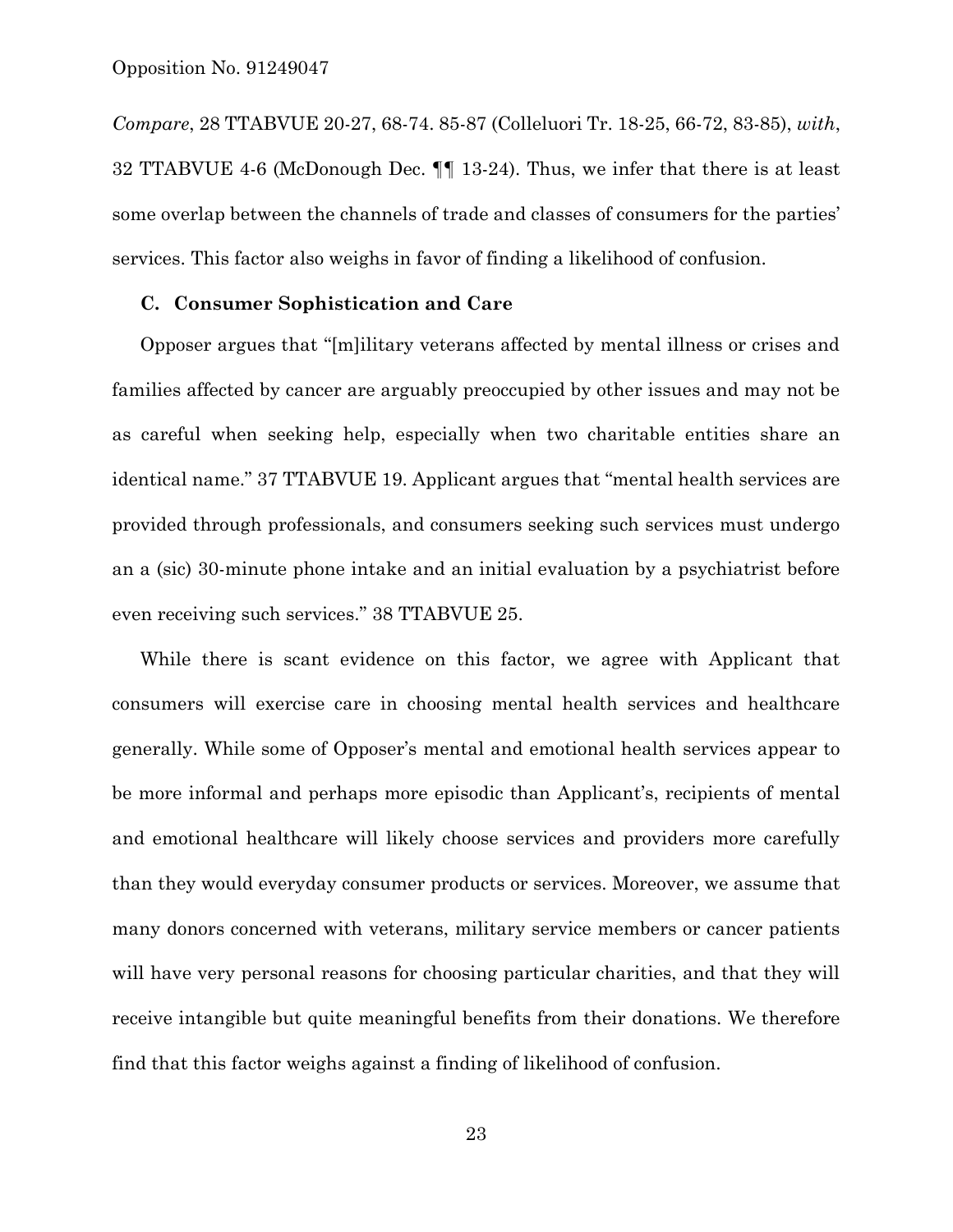## **D. Actual Confusion**

Actual confusion "is strongly indicative of a likelihood of confusion." *Thompson v. Haynes*, 305 F.3d 1369, 64 USPQ2d 1650, 1655 (Fed. Cir. 2002). Here, at the very least, Opposer's evidence reveals some confusion about whether there is an affiliation between Opposer and Applicant.

In fact, two unrelated veterans (Applicant's target beneficiary group) contacted Opposer, one seeking therapy for her and her husband, another seeking "any recourses for my head" (Applicant's services). 28 TTABVUE 51-54, 313, 314 (Colleluori Tr. 49-52 and Exs. 10 and 11). These examples are evidence of actual confusion. *Cf. Edom Labs. Inc. v. Lichter*, 102 USPQ2d 1546, 1552-53 (TTAB 2012) (mistaken assumption by one witness that, and question from another witness whether, one party offered another party's goods found to constitute actual confusion).

While Applicant is correct that none of these veterans mentioned Applicant specifically, *see* 38 TTABVUE 27, we infer that Opposer's mark HEADSTRONG FOUNDATION is the reason these target "consumers" of Applicant's services mistakenly contacted Opposer rather than Applicant HEADSTRONG. There is no other evident reason why they would have done so. Moreover, while these veterans were "referred" to Opposer, the mistakes were ultimately made by the veterans who contacted Opposer rather than Applicant.

Applicant's argument that none of Opposer's evidence "identifies Applicant at all," 38 TTABVUE 27, is belied by the January 27, 2021 e-mail offering an "automated mental health support chat." 28 TTABVUE 56-57, 318-19 (Colleluori Tr. 54-55 and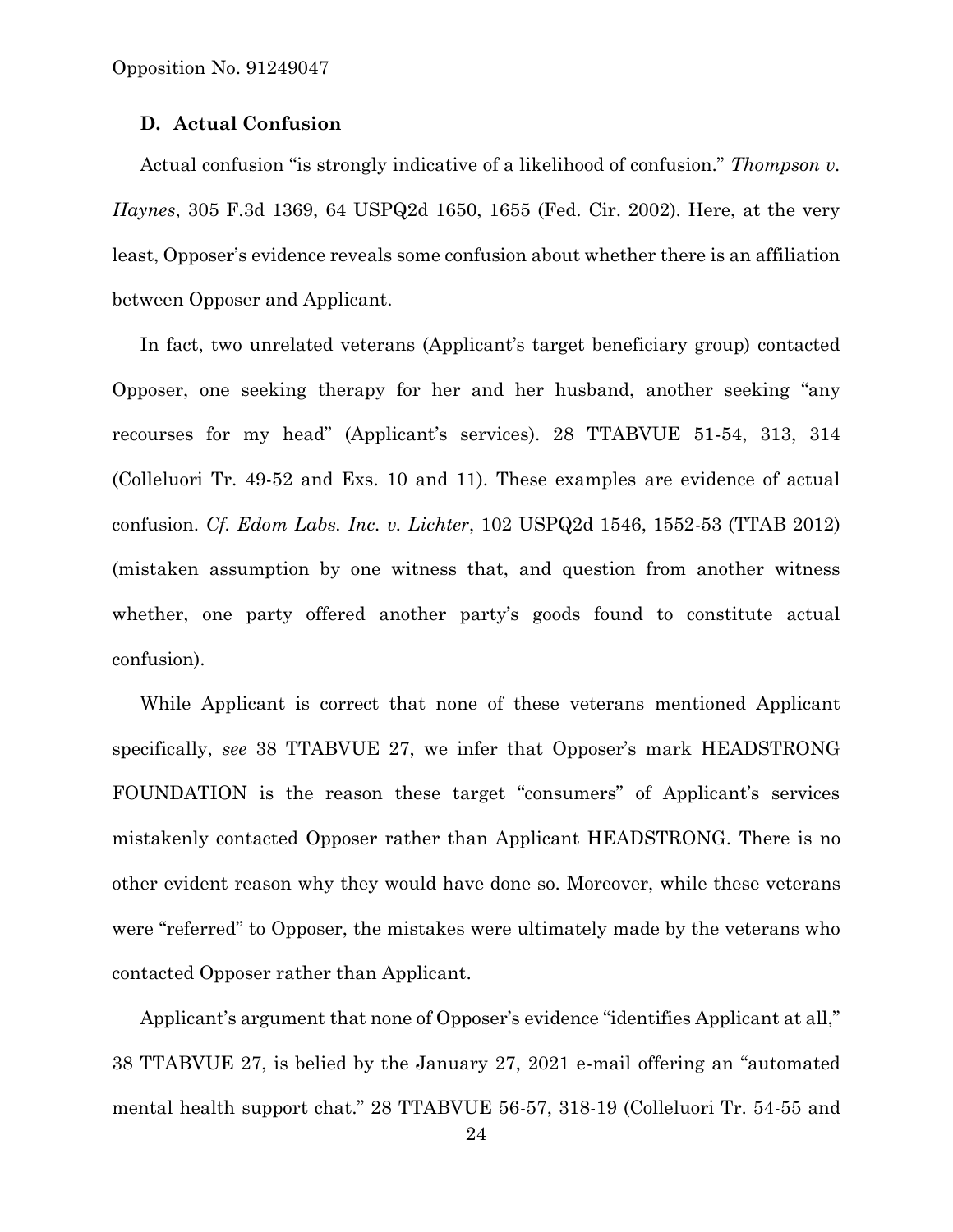Ex. 14). Indeed, that e-mail begins "I've come across an interview with **your** CEO Jim McDonough," i.e. Applicant's CEO. *Id.* (emphasis added). While this e-mail was not from a veteran, or target "consumer," but instead a salesperson, it nevertheless reflects confusion between one charity called HEADSTRONG and another called HEADSTRONG FOUNDATION, especially where both charities offer mental healthrelated services and the e-mail offered products and services in that field. The same is true of the UFC's mistaken tag of Opposer in promoting its event supporting Applicant. 28 TTABVUE 60-62, 323 (Colleluori Tr. 58-60 and Ex. 17). Furthermore, while it appears that Opposer did not actually provide services to those who were confused, in some cases that is because Opposer explained the situation and referred people who were confused to Applicant.

While this evidence is perhaps not overwhelming, especially because those who were confused have not testified, *Edom Labs.*, 102 USPQ2d at 1552-53, when we consider it as a whole, we find that it is sufficient to establish that there has been at least some actual confusion. We hasten to add, however, that even if we did not consider any of this evidence, our ultimate conclusion on the likelihood of confusion would be the same. This factor weighs in favor of finding a likelihood of confusion.

#### **VI. Conclusion**

The marks are identical in-part and highly similar overall, the services are at least related and the channels of trade and classes of consumers overlap to some extent. There has also been at least some actual confusion. On balance, these factors outweigh any consumer care in purchasing. *See In re Research Trading Corp.*, 793 F.2d 1276, 230 USPQ 49, 50 (Fed. Cir. 1986); *Carlisle Chem. Works, Inc. v. Hardman*